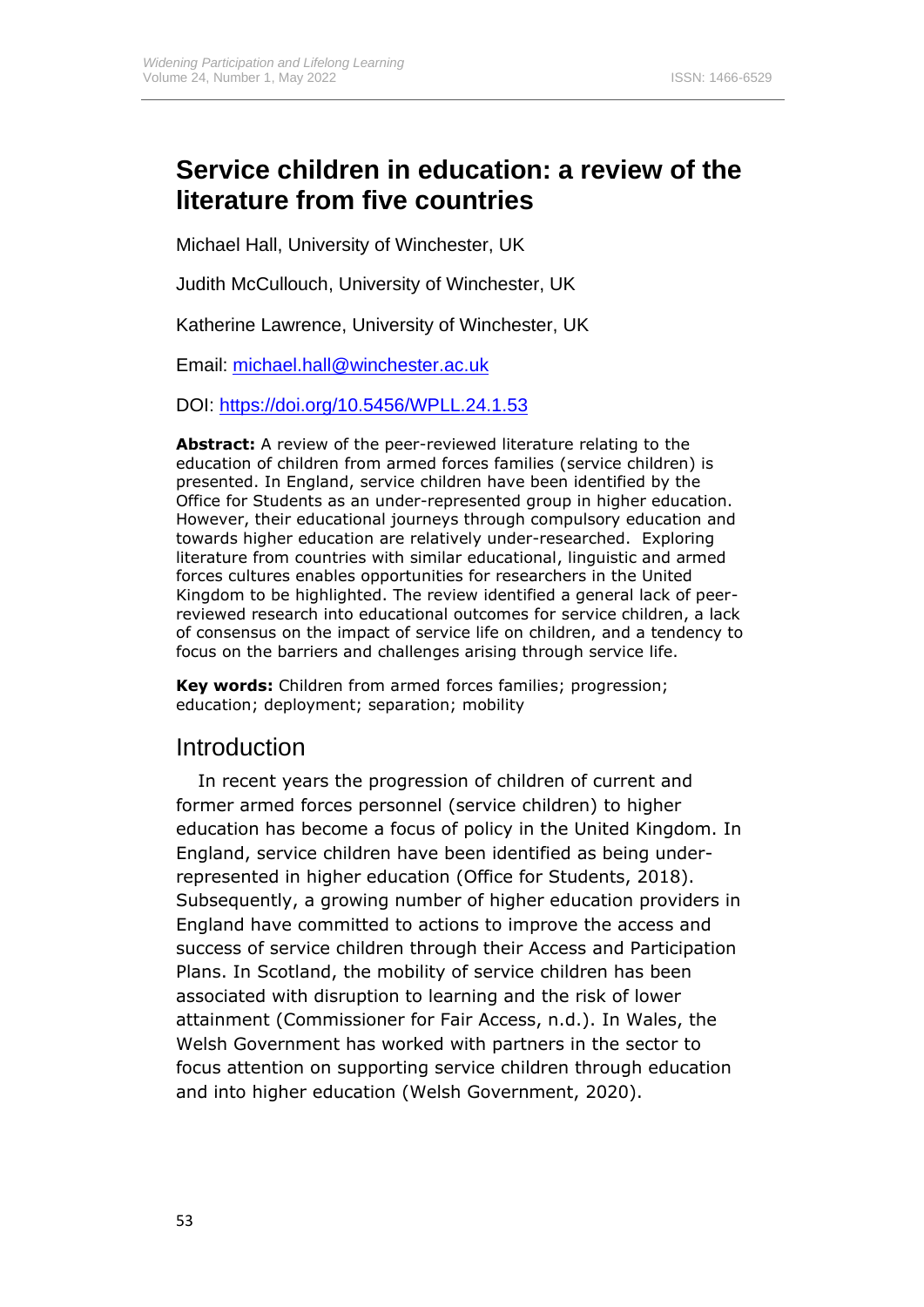Understanding the educational trajectories of service children is key to providing appropriate support. For example, service children typically attain as well as their non-service, nondisadvantaged peers (Ministry of Defence, 2019). However, frequently changing schools is associated with a significantly lower likelihood of achieving good outcomes in English and mathematics at age 16 (Ministry of Defence, 2019). Service children who have family caring responsibilities can experience a range of impacts on their engagement with education (Children's Society, 2017). Furthermore, while the educational outcomes of service children in England can be tracked up to the end of secondary school, comparatively little is known about their experiences and outcomes after the age of 16. Service children's education, therefore, remains under-researched in the UK context.

This review has therefore been undertaken in order to fulfil a number of goals. First, such a review highlights gaps and opportunities with the intent of encouraging further work in the field. Second, given the geopolitical uncertainties of the early twenty-first century, a renewed focus on service children is needed in order to prompt greater reflection and response to their educational experiences. Third, given the developments in policy already noted, such a review will help to contextualise the ongoing debates on support for service children.

This review assesses the state of evidence in the context of the United States, Canada, Australia and New Zealand. These four countries exhibit similarities to the UK in terms of language, the organisation of schooling, the structure of their respective armed forces and participation in geopolitical events. The review method is then described, followed by a description of four themes emerging from the review: deployment; family separation; family mobility; and the organisation of schooling. The article ends by identifying a number of opportunities for researchers to grow the base of knowledge pertaining to the educational experiences of service children.

### Who are service children?

Service children are children and young people whose parents are, or have been, regulars or reservists in the armed forces of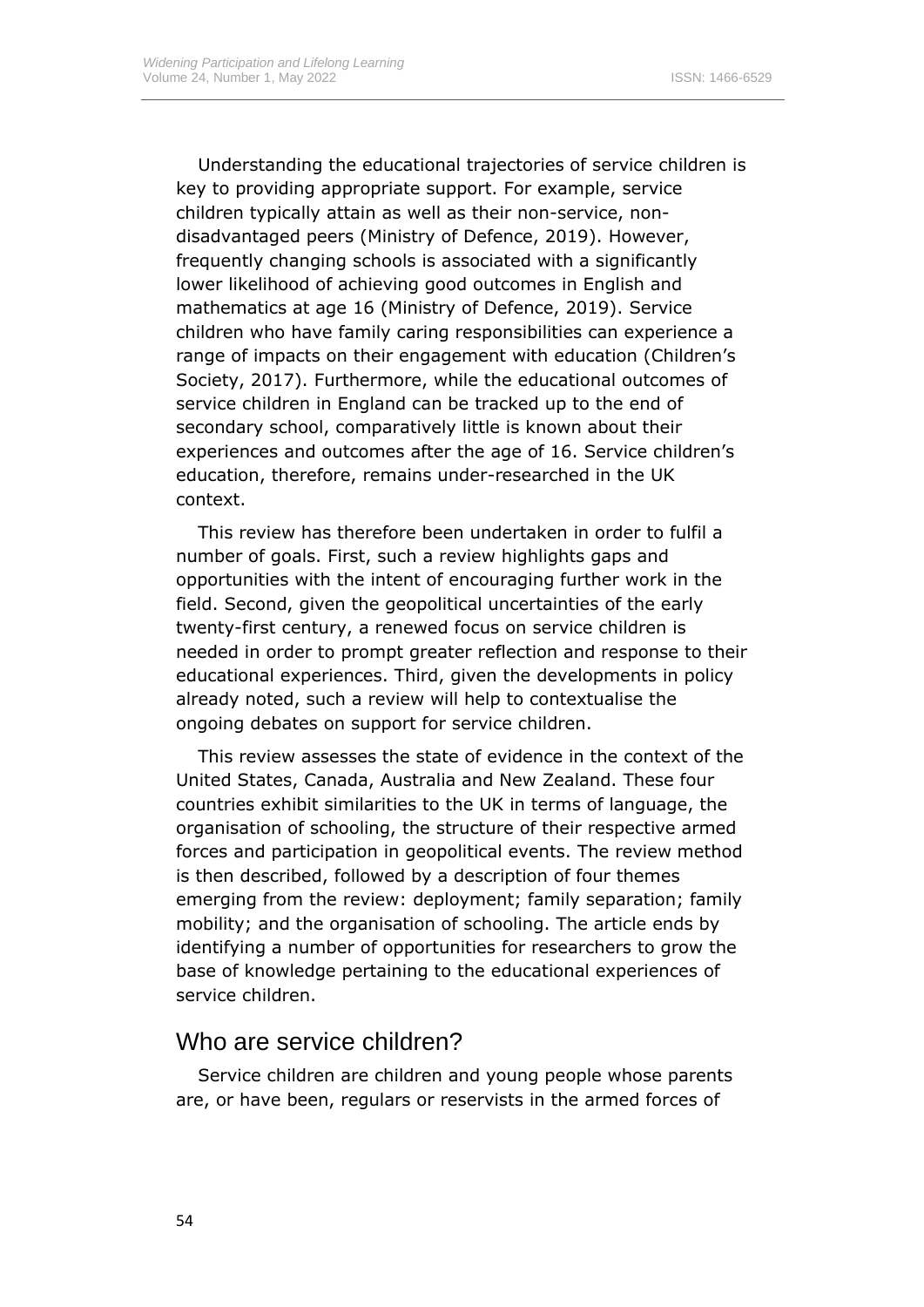their countries during their children's lifetimes. In the UK a number of operational definitions of service children exist. For the purposes of allocating the Service Pupil Premium (additional funding available to support the needs – mainly pastoral – of service children in state-funded schools in England), a service child is one where: one parent currently serves in the regular forces or has a full commitment in the full-time reserves; or has been at any time in the previous five academic years; or one of their parents died in service and they are in receipt of a pension under the Armed Forces Compensation Scheme or the War Pension Scheme (Ministry of Defence, 2020). The same definition is used by the Welsh Local Government Association's SSCE Cymru programme (Welsh Local Government Association, n.d.). The Service Children's Progression Alliance goes further, considering a service child to be 'a person whose parent, or carer, serves in the regular armed forces, or as a reservist, or has done at any point during the first 25 years of that person's life' (University of Winchester, 2020). This is in recognition of the potential, as yet unquantified, for service life to leave a persistent impression on children and families.

# A lack of peer-reviewed research into service children's education

In the UK context, research has typically emerged as so-called 'gray literature' (Heyvaert *et al.,* 2017), for example in response to the needs of government and third-sector organisations. In some cases these have focused on the impact on children and families, on particular aspects of service life, such as the phenomenon of family separation for non-operational reasons (Gribble and Fear, 2019). Other studies have been more wideranging (Walker *et al.,* 2020; Children's Commissioner for England, 2018); in such cases, the impact of service life on children's education has been identified as a factor intersecting with a range of dimensions of service life. As a result, there has been a general lack of peer-reviewed publishing focusing directly on the educational impacts of service life. This review therefore seeks to identify a number of opportunities for researchers to develop this field of research. While much of the context for this review arises from the UK, the broader findings are undoubtedly of relevance to researchers internationally.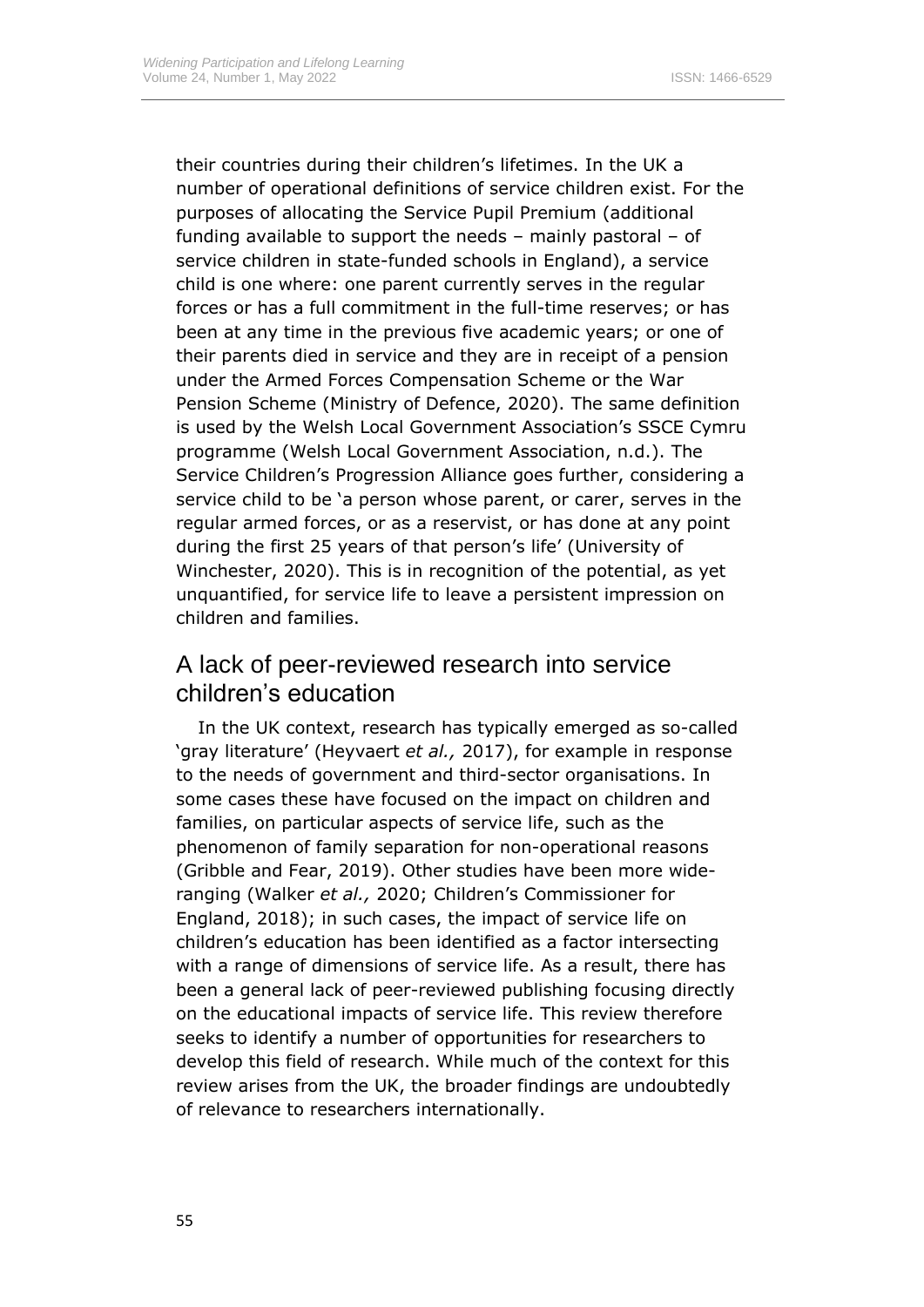# An international frame of reference

For the purposes of this review, research was sought that was grounded in the contexts of the USA, Canada, Australia and New Zealand. These countries represent a useful frame of reference for this review for a number of reasons. First, they are all predominantly anglophone countries that exhibit some degree of shared culture and history. Second, they all maintain volunteer, professional armed forces; the concept of being a service child would likely take on different significance in a country that operated conscription. Third, these countries – along with the UK – have cooperated closely in major geopolitical developments since World War II. Thus, children of service personnel in these countries likely have shared experiences; for example, serving parents would have been deployed to operations in similar theatres at similar times. It is therefore likely that the experiences of service children in each country would have some degree of similarity to each other despite prevailing cultural factors that are unique to each country. This, in turn, may enable some fruitful lines of inquiry to be identified for the UK context.

## Method

Initially, a selective sampling strategy (Heyvaert *et al.,* 2017) was undertaken. A search of the Ebsco Academic Search Complete database was conducted using the keywords 'children', 'military or armed forces or army or navy or air force or national guard or marines' and 'education'. Search results were restricted to peer-reviewed papers published in the period 2001–2020. Titles and abstracts were assessed to gauge the relevance of subject matter and geography. Given the comparatively small number of papers emerging from Canada, Australia and New Zealand, the search was widened to include non-peer-reviewed literature from those countries.

A total of 76 papers were initially identified as candidates for inclusion based on their titles and abstracts. These were then read in more depth. Through this process, ten of the initial 76 papers were discounted for reasons of irrelevance or unavailability. This left 66 papers, which were categorised according to geographical focus, methodological approaches and academic discipline. The same selective search strategy was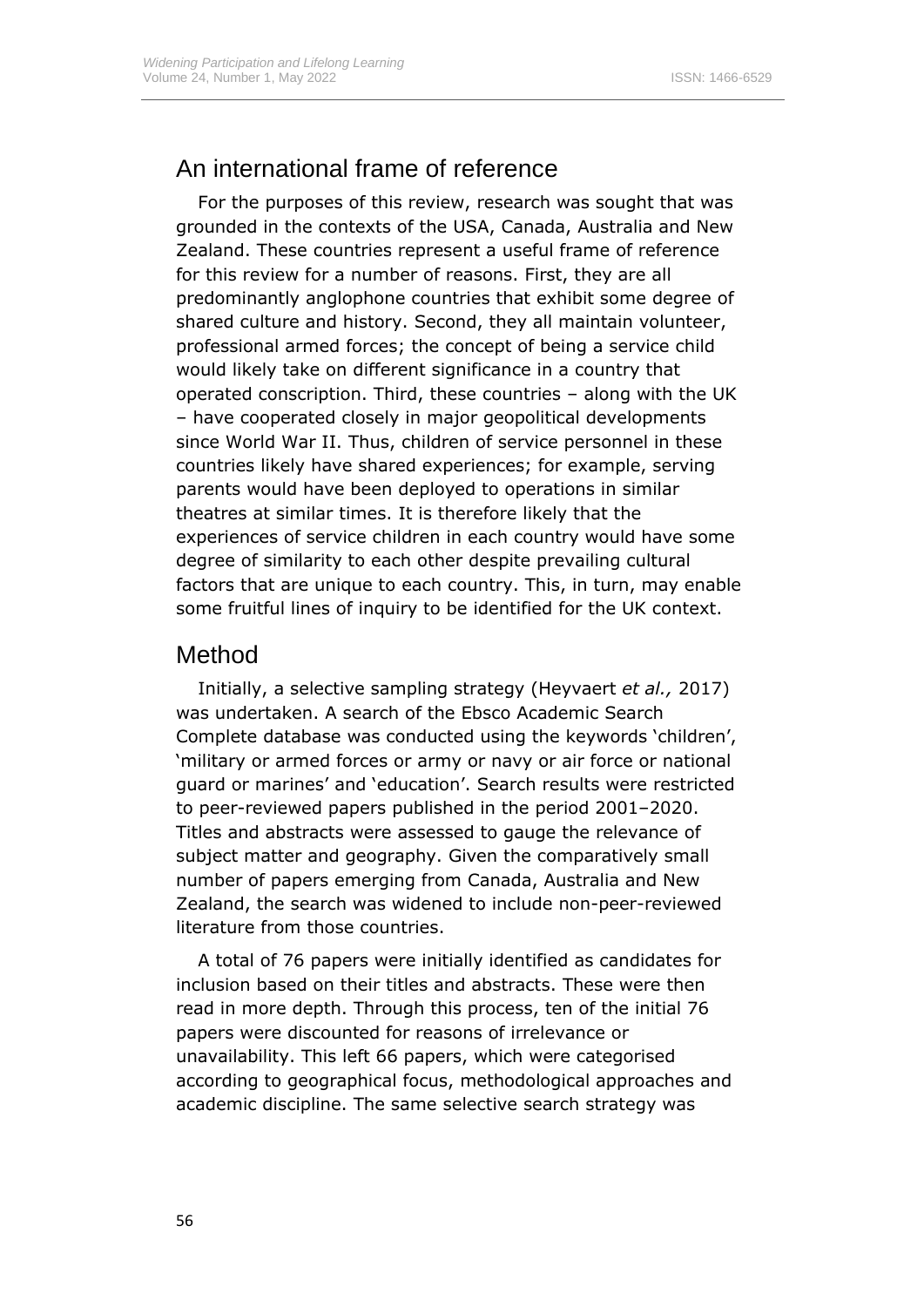subsequently applied to identify peer-reviewed papers from the UK. This identified a total of four additional papers.

Papers were assigned a weighting according to two factors: generalisability and primacy. The intention was to give greater credence in the review to those papers that were more likely to be representative of a wider range of situations and whose findings were more likely to be transferable to other contexts. Generalisability was estimated according to breadth of data analysed in the paper; those with larger samples (or in the case of reviews, drawing on a wider range of evidence) were assigned a score of 2, while those reporting on narrow ranges, or specific cases, were scored 1. Primacy was estimated according to the kinds of studies being reported. Papers reporting on primary or empirical research were given a score of 2, while literature reviews of existing research and evidence were given a score of 1. While typically one might wish to assign greater weight to secondary syntheses of evidence (Stewart and Kamins, 1993), of the 20 papers identified as literature reviews, only one was presented as a systematic review where the methodology was able to be interrogated. The remainder can be characterised as thematic overviews that draw on the knowledge and experience of the authors. While this does not suggest that such papers are not rigorous, there are, *prima facie,* no grounds for determining these papers to be more reliable. Additionally, given the relatively small field of research in question, there was a tendency for the review papers to draw on similar selections of studies. As such, it is reasonable in this case to give higher weighting to primary research as a means of limiting the risk of multiple publication bias (Heyvaert *et al.,* 2017).

The team of three researchers undertook an initial reading of the included papers. Each team member took initial responsibility for one country (Australia and New Zealand were addressed together), with the team coming together to compare the initial readings. This process identified four recurrent overarching themes: deployment; family separation; mobility; and school organisation. These were used as primary codes. The papers were then read in more detail, again with each team member taking an initial lead for each country. Relevant extracts were selected in order to draw out the main findings. Recurrent themes were then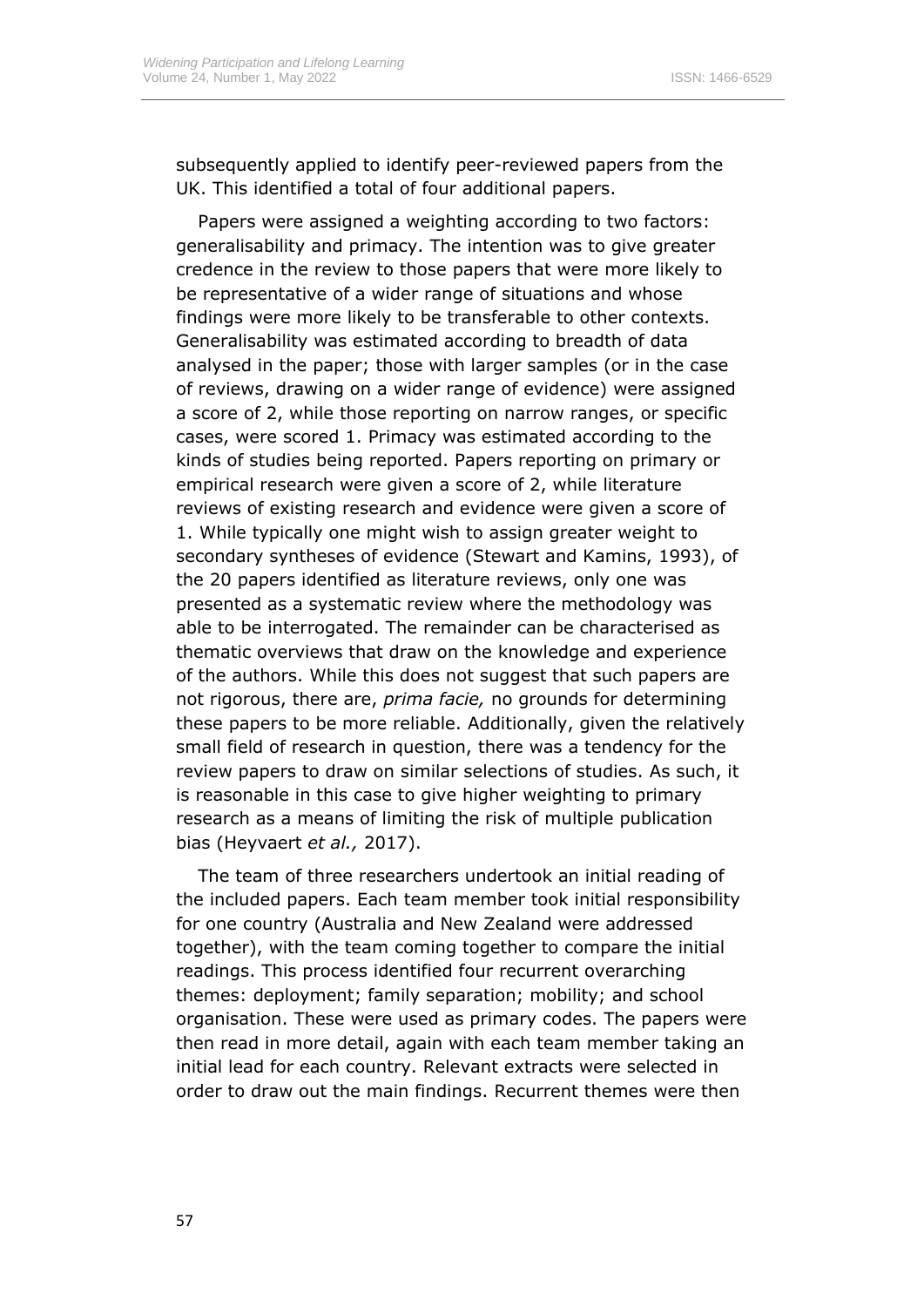drawn together by the lead author in order to characterise the themes arising in the literature underneath each primary code.

Table 1 summarises the geographical focus of the papers included. The vast majority of papers initially identified, and subsequently included, focused on the US. By contrast, it was not possible to include any studies from New Zealand.

| Table 1: Papers included by geographical focus |                                     |               |  |
|------------------------------------------------|-------------------------------------|---------------|--|
| <b>Geographical focus</b>                      | <b>Number of papers</b><br>included | $\frac{1}{2}$ |  |
| Australia                                      | 5                                   | 7             |  |
| Canada                                         | 7                                   | 10            |  |
| New Zealand                                    | 0                                   | 0             |  |
| United States of<br>America                    | 54                                  | 77            |  |
| United Kingdom                                 | 4                                   | 6             |  |

Table 2 summarises the disciplinary grounding of the papers included. It is notable that, out of the papers included, education was only the third most represented discipline. More than half of papers were grounded in health (including physical and mental health and child development) and psychology. This perhaps represents a tendency to focus on the biopsychosocial impacts on children and families of armed forces life, as well as interest in the efficacy of interventions aimed, for example, at supporting family functioning. Of the 15 papers grounded in education (see Table 3), few directly addressed the academic attainment of service children; the majority were focused on the 'softer' dimensions of schooling, such as the wellbeing of children in schools and the organisation of schooling to support children's needs. Thus, the majority of papers can be said to address the broader interaction of factors that make up the experiences of service children as opposed to directly addressing schooling.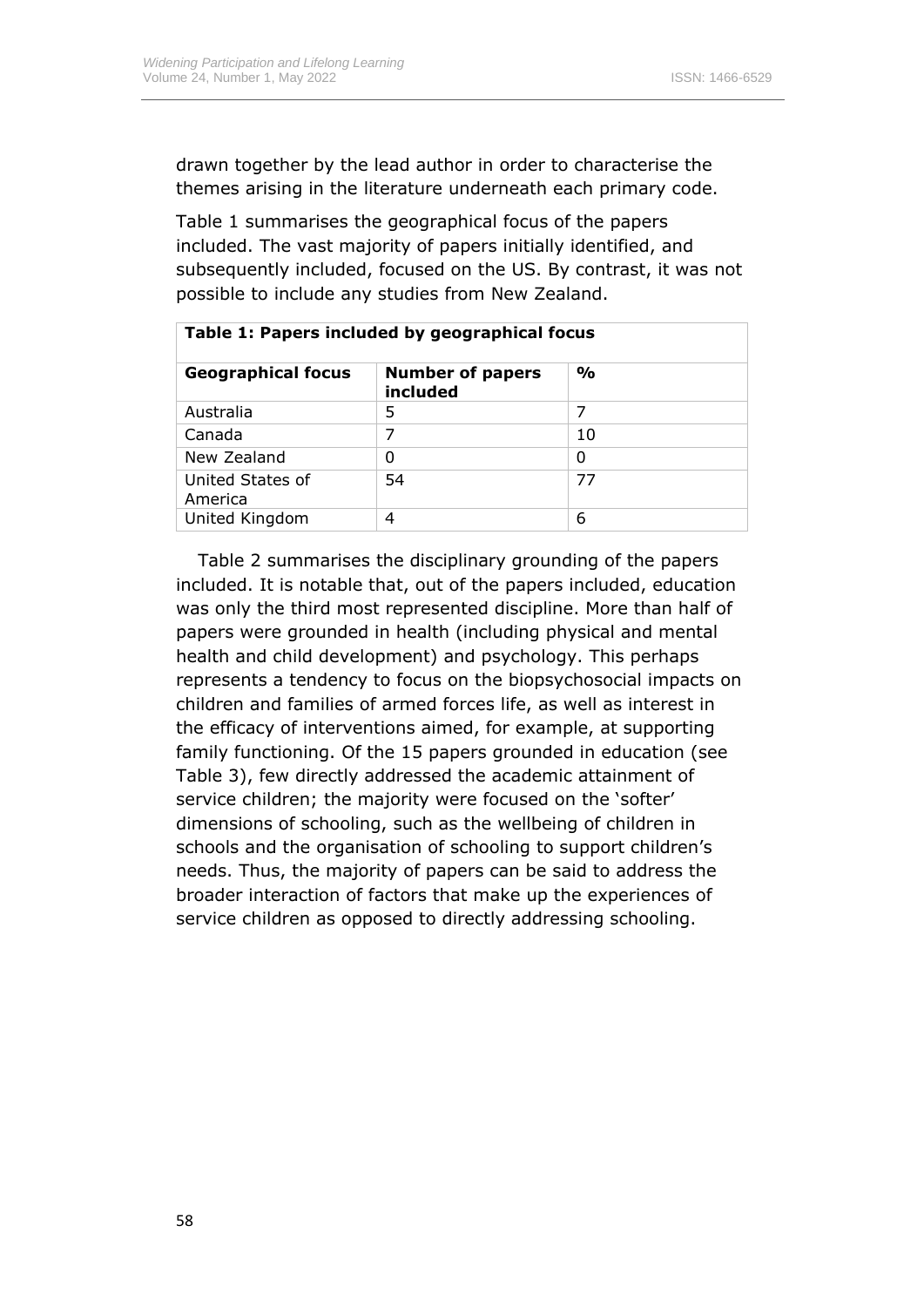| Table 2: Major disciplinary focus of included papers |                                     |               |  |
|------------------------------------------------------|-------------------------------------|---------------|--|
| <b>Academic discipline</b>                           | <b>Number of papers</b><br>included | $\frac{0}{0}$ |  |
| Education                                            | 15                                  | 21            |  |
| Geography                                            |                                     | 1             |  |
| Health                                               | 18                                  | 26            |  |
| Policy studies                                       |                                     | 1             |  |
| Psychology                                           | 23                                  | 33            |  |
| Social work                                          | 7                                   | 10            |  |
| Sociology                                            | 5                                   |               |  |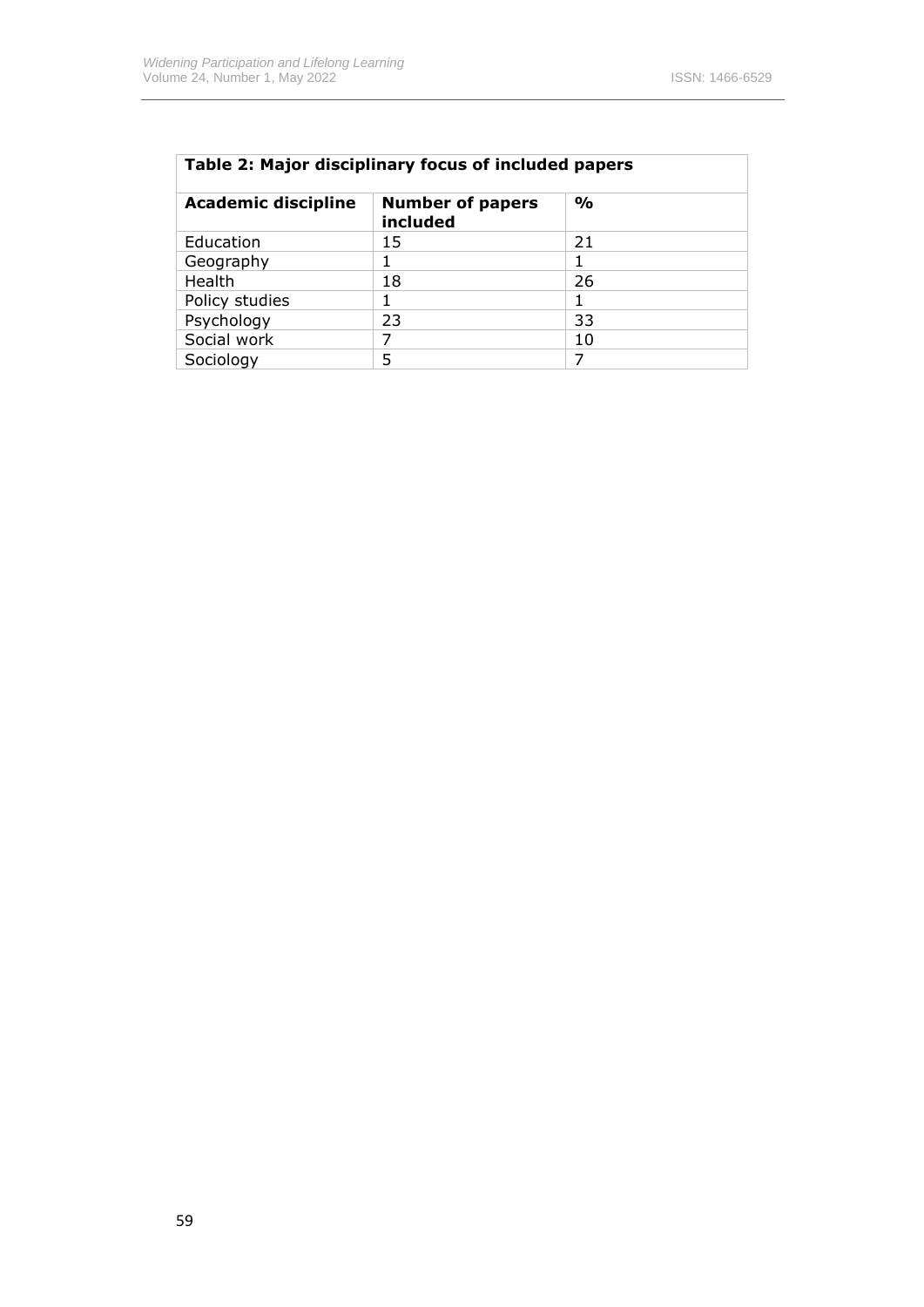| Table 3: Papers included grounded in education                                                                                                                                                                                                                                                |                |                                                                                                                                                                             |                                                                                                                           |
|-----------------------------------------------------------------------------------------------------------------------------------------------------------------------------------------------------------------------------------------------------------------------------------------------|----------------|-----------------------------------------------------------------------------------------------------------------------------------------------------------------------------|---------------------------------------------------------------------------------------------------------------------------|
| <b>Citation</b>                                                                                                                                                                                                                                                                               | <b>Country</b> | <b>Focus</b>                                                                                                                                                                | Methodology                                                                                                               |
| Ashurst, K., Smith, L., Little, C., Frey, L., Werner-<br>Wilson, T., Stephenson, L., & Werner-Wilson, R.<br>(2014) 'Perceived Outcomes of Military-Extension<br>Adventure Camps for Military Personnel and Their<br>Teenage Children', American Journal of Family<br>Therapy, 42, 2: 175-189. | <b>USA</b>     | Evaluation of a project to aid<br>family reconnection                                                                                                                       | Questionnaire<br>research, $n=28$                                                                                         |
| Astor, R., Pedro, K., Gilreath, T., Esqueda, M., &<br>Benbenishty, R. (2013) 'The Promotional Role of<br>School and Community Contexts for Military<br>Students', Clinical Child & Family Psychology Review,<br>16, 3: 233-244.                                                               | <b>USA</b>     | Examines how supportive public<br>school environments can serve<br>as a promotional context for the<br>development of children and<br>adolescents from military<br>families | Thematic review<br>of literature                                                                                          |
| Cabrera, A. F., Peralta, A. M., & Kurban, E. R. (2018)<br>'The Invisible 1%: A Comparison of Attaining<br>Stepping Stones Toward College Between Military and<br>Civilian Children', Journal of Higher Education, 89, 2:<br>$208 - 235.$                                                      | <b>USA</b>     | Attainment and progression<br>towards higher education,<br>military versus civilian children                                                                                | Statistical analysis<br>of large-scale data<br>set, n=46,000<br>military, 3.2m<br>civilian                                |
| Classen, A. I., Horn, E., & Palmer, S. (2019) 'Needs<br>of Military Families: Family and Educator<br>Perspective', Journal of Early Intervention, 41, 3:<br>$233 - 255.$                                                                                                                      | <b>USA</b>     | To understand family-<br>professional partnerships from<br>families' perspective as they<br>seek educational services for<br>their child                                    | Multicase<br>qualitative<br>research,<br>interviews and<br>focus groups $-2$<br>sites, 13<br>professionals, 8<br>families |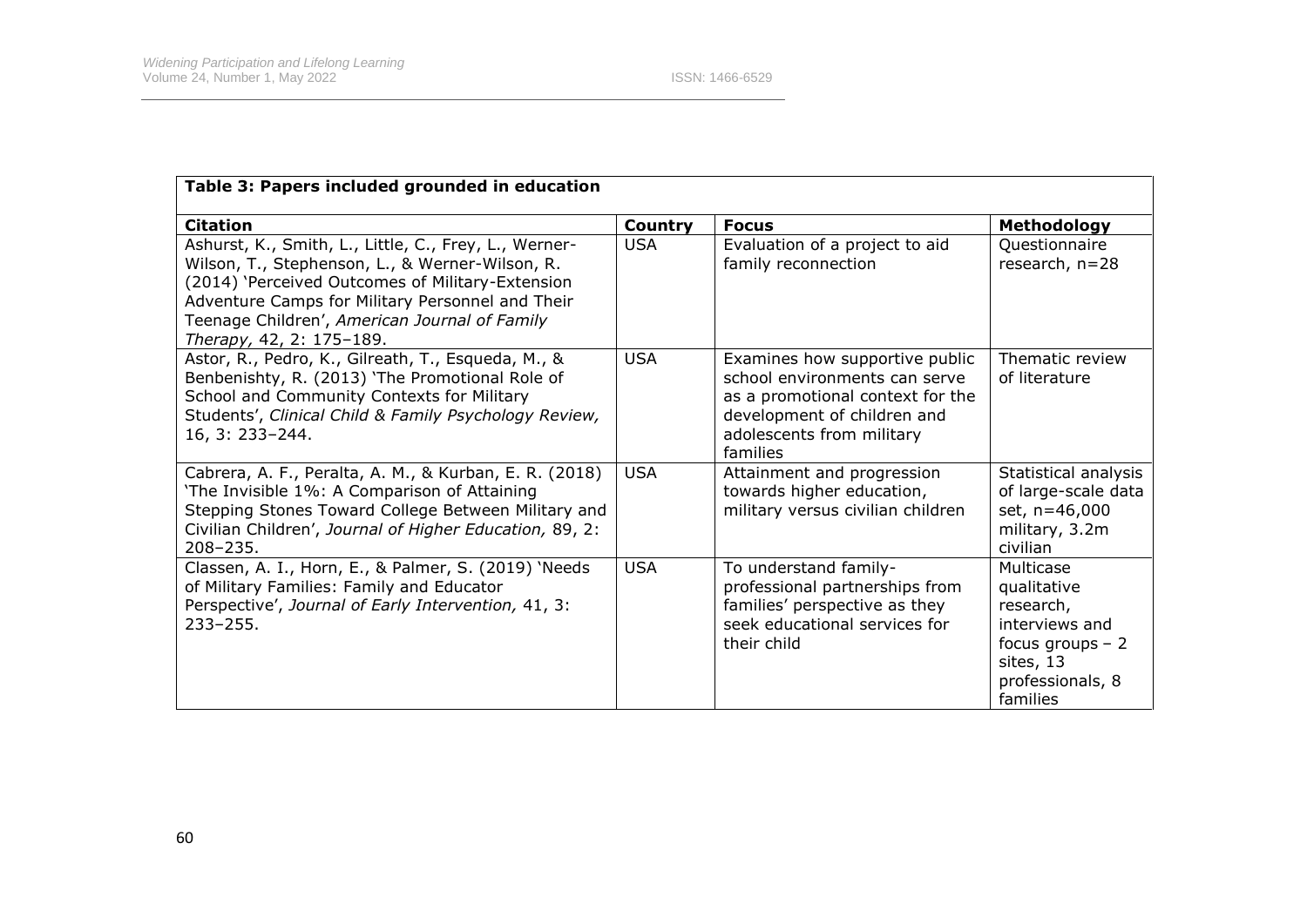| De Pedro, K. M. T., Astor, R. A., Benbenishty, R.,<br>Estrada, J., Smith, G. R. D., & Esqueda, M. C. (2011)<br>'The Children of Military Service Members:<br>Challenges, Supports, and Future Educational<br>Research', Review of Educational Research, 81, 4:<br>$566 - 618.$ | <b>USA</b> | Review of non-educational<br>empirical literature examining<br>links between special<br>circumstances and stressors and<br>of known factors impacting on<br>school experiences | Systematic review                                             |
|--------------------------------------------------------------------------------------------------------------------------------------------------------------------------------------------------------------------------------------------------------------------------------|------------|--------------------------------------------------------------------------------------------------------------------------------------------------------------------------------|---------------------------------------------------------------|
| De Pedro, K. T., Esqueda, M. C., Cederbaum, J. A., &<br>Astor, R. A. (2014) 'District, School, and Community<br>Stakeholder Perspectives on the Experiences of<br>Military-Connected Students', Teachers College<br>Record, 116, 5: 1-32.                                      | <b>USA</b> | The schooling experiences of<br>military-connected students and<br>their strengths and challenges in<br>civilian public schools                                                | Interviews, n=31                                              |
| Engel, R. C., Gallagher, L. B., & Lyle, D. S. (2010)<br>'Military deployments and children's academic<br>achievement: Evidence from Department of Defense<br>Education Activity Schools', Economics of Education<br>Review, 29, 1: 73-82.                                      | <b>USA</b> | The effect of a soldier's<br>deployment on the academic<br>achievement of his or her<br>children                                                                               | Statistical analysis<br>of large-scale data<br>sets, n=56,000 |
| Garner, J. K., Arnold, P. L., & Nunnery, J. (2014)<br>'Schoolwide Impact of Military-connected Student<br>Enrollment: Educators' Perceptions', Children &<br>Schools, 36, 1: 31-39.                                                                                            | <b>USA</b> | Perceptions of educators of<br>various aspects of school<br>activities that are affected by<br>military-connected student<br>enrollment                                        | Focus groups and<br>questionnaires,<br>$n = 74$               |
| Gilreath, T. D., Estrada, J. N., Pineda, D.,<br>Benbenishty, R., & Astor, R. A. (2014) 'Development<br>and Use of the California Healthy Kids Survey Military<br>Module to Support Students in Military-connected<br>Schools', Children & Schools, 36, 1: 23-29.               | <b>USA</b> | How local data-driven<br>monitoring efforts support<br>the expansion of evidence-based<br>programs and<br>school reform aimed at social<br>climate change                      | Questionnaire<br>conducted in<br>7,600 schools                |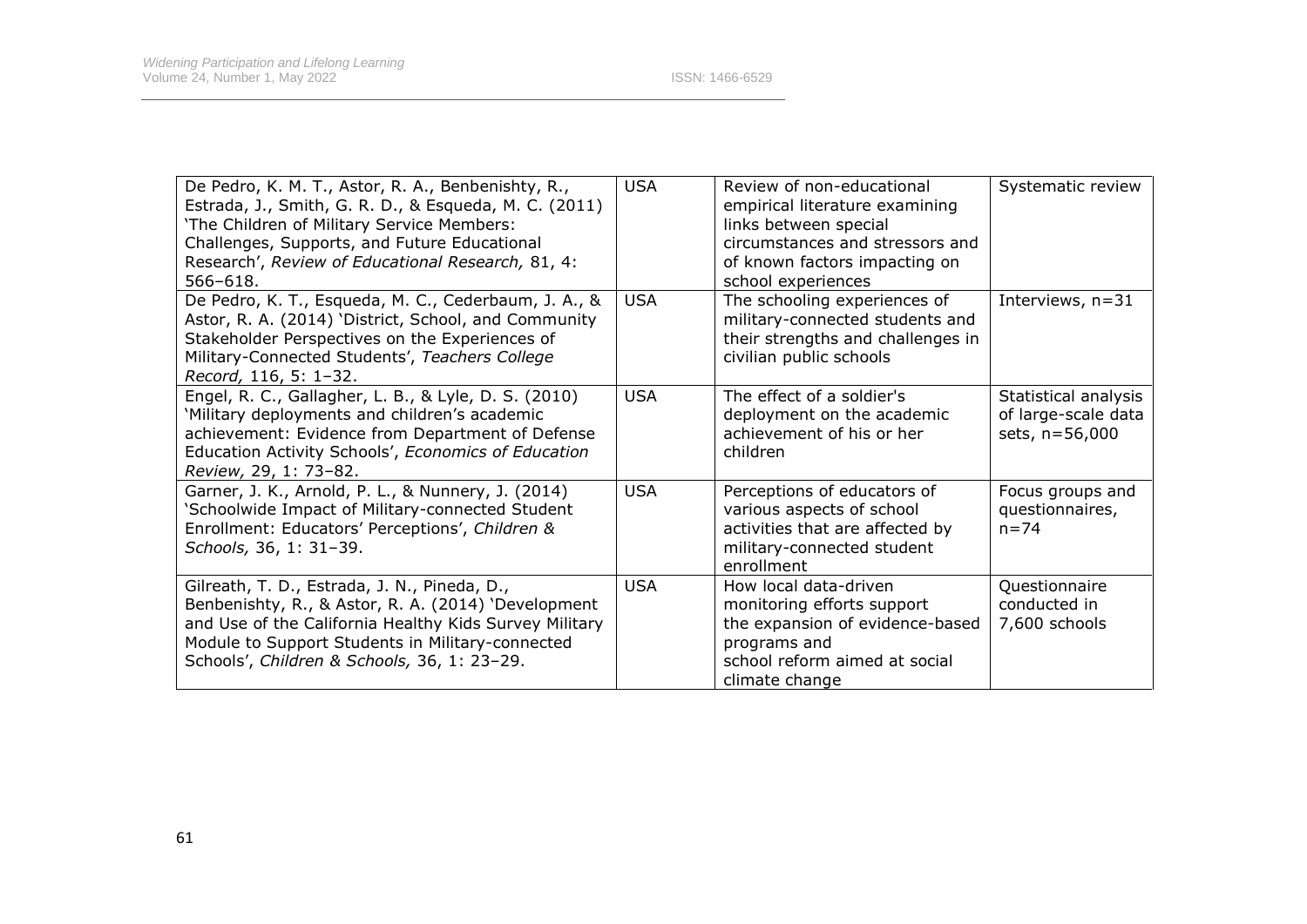| Griffiths, H. K., & Townsend, J. A. (2018) 'Recreation-<br>Based Camps for Military Children: Past, Present, and<br>Future', Journal of Outdoor Recreation, Education &<br>Leadership, 10, 2: 97-108.                    | <b>USA</b> | Impact of non-recreation and<br>recreation-based activities on<br>children's resilience                 | Thematic review<br>of literature                                                                            |
|--------------------------------------------------------------------------------------------------------------------------------------------------------------------------------------------------------------------------|------------|---------------------------------------------------------------------------------------------------------|-------------------------------------------------------------------------------------------------------------|
| Jagger, J. C., & Lederer, S. (2014) 'Impact of<br>Geographic Mobility on Military Children's Access to<br>Special Education Services', Children & Schools, 36,<br>$1: 15 - 22.$                                          | <b>USA</b> | Exploration of common<br>challenges facing military<br>students with disabilities and<br>their families | Focus groups (27<br>with between 2<br>and $11$<br>participants) and<br>10 individual<br>interviews $(n>64)$ |
| Kingston, T. S. (2002) 'What Can Department of<br>Defense Schools Teach Us about School Reform?',<br>Journal of Education, 183, 1: 58-67.                                                                                | <b>USA</b> | Description of two public sector<br>analyses                                                            | Narrative                                                                                                   |
| Phelps, T., Lyons, R., & Dunham, M. (2010) 'Military<br>Deployment and Elementary Student Achievement'.<br>Educational Research Quarterly, 33, 4: 37-52.                                                                 | <b>USA</b> | Comparison of academic<br>attainment of children with<br>deployed and non-deployed<br>parents           | Statistical analysis<br>of attainment<br>data, $n=137$                                                      |
| Robson K., Patrizia, A., Harrison, D., and Sandres, C.<br>(2013) 'School Engagement among Youth in<br>Canadian Forces Families: A Comparative Analysis',<br>Alberta Journal of Educational Research, 59, 3: 363-<br>381. | Canada     | Impact of military stressors on<br>school engagement                                                    | Questionnaires<br>$(n=1066)$ in one<br>school                                                               |
| Stites, M. (2016) 'How Early Childhood Teachers<br>Perceive the Educational Needs of Military Dependent<br>Children', Early Childhood Education Journal, 44, 2:<br>$107 - 117.$                                          | <b>USA</b> | Early childhood teachers'<br>perceptions of educational needs<br>of military children                   | Likert-style<br>internet survey,<br>$n = 63$                                                                |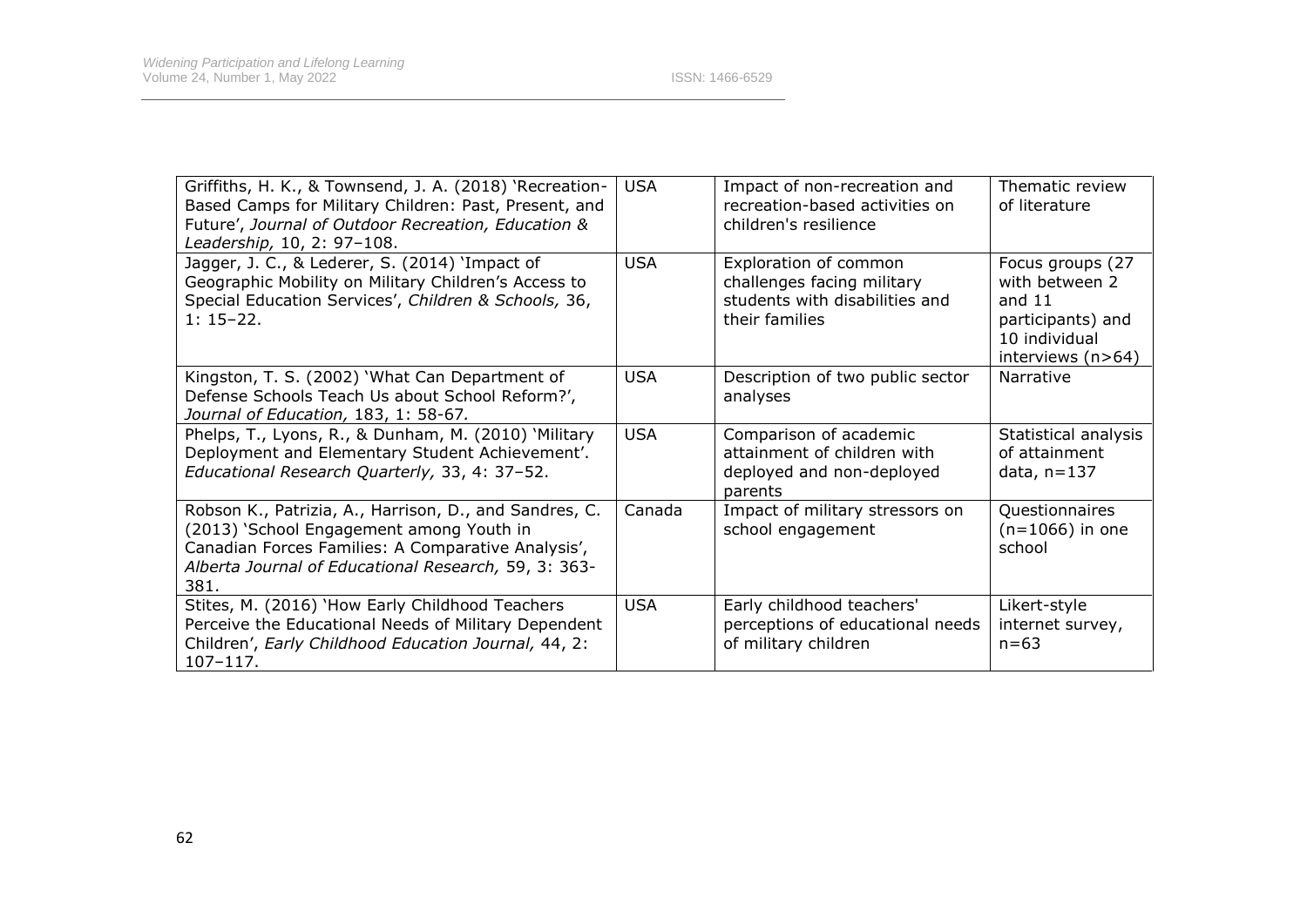Approximately 60% of the papers included were reports on primary research. Almost a third of the papers included were reviews of existing literature, as distinct from empirical research. Three of the primary research papers reported on randomised control trials; all three were grounded in psychology and had one author in common. Six papers involved analyses of large-scale administrative datasets, all of which were based in the US context. Of the papers that reported on primary research, all but one of the papers from the field of psychology scored 2 for generalisability. This compares with around 63% of papers in the health and education disciplines. This indicates a greater tendency towards larger-scale studies and the use of methods aimed at establishing causality or controlling for variance within primary research grounded in the psychological sciences.

# Results

Four broad themes emerged from the analysis of the papers included: the impact of deployment of the serving person; the consequences of family separation; family mobility; and the organisation of schooling. This section explores each theme in further depth. Note that, because the majority of papers included emanate from the US, care should be taken not to infer essential differences between the contexts for service children on national lines. However, where a paper raises a point that is specific to the context of a particular country, this is noted in the discussion.

### **Deployment**

There is a lack of consensus on the impact of deployment on students' academic attainment and progression. A number of papers, almost all from the USA, posit negative impacts of deployment (Engel *et al*., 2010, USA; Phelps *et al.,* 2010, USA; Lester and Flake, 2013, USA; Skomorovsky and Bullock, 2016, Canada; Rowan-Legg, 2017, Canada). This is 'embedded in a complex set of influences' (Sheppard *et al.,* 2010: 602, USA). The educational impact of deployment has been associated with children's concerns about their deployed parents (Skomorovsky and Bullock, 2016, Canada), reduced interest in and engagement with school (Lester and Flake, 2013, USA) and the necessarily reduced parental involvement in their children's education (Lester and Flake, 2013, USA). Deployment has been associated with a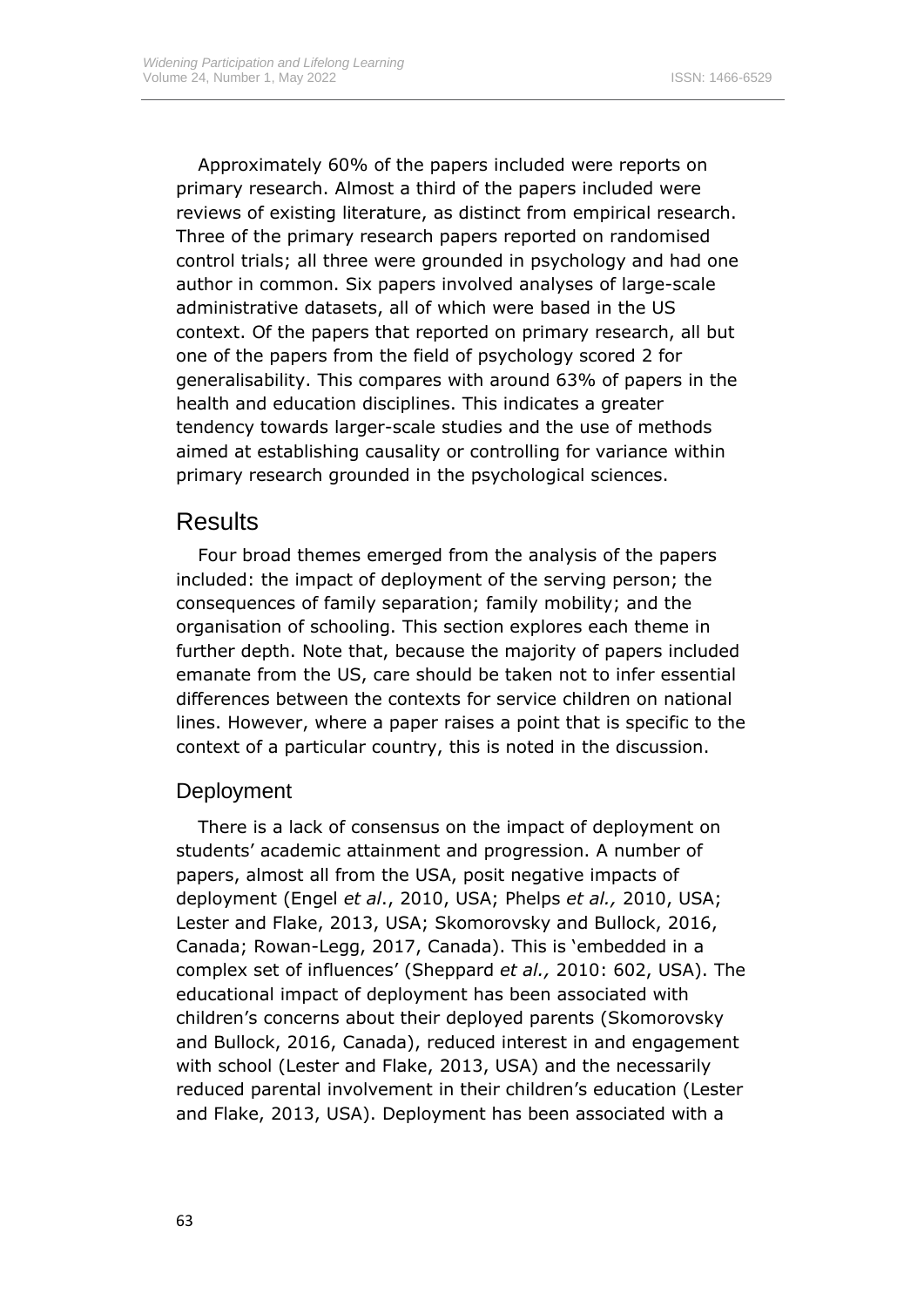greater likelihood of educational neglect (Cozza *et al*., 2018, USA). In a broader sense, deployment may impede children's educational opportunities through the financial and logistical difficulties around extracurricular activities (Skomorovsky and Bullock, 2016, Canada).

The nature of parental deployment may be a variable in the academic impact. More frequent deployments (Engel *et al.,* 2010, USA; Phelps *et al.,* 2010, USA) and longer deployments (Lester and Flake, 2013, USA) have been associated with more negative impacts on attainment. Additionally, deployment may not impact all children equally; Phelps *et al.* (2010, USA) found that female students whose parents were deployed tended to attain lower than males whose parents were deployed. The impact of deployment may also be seen unevenly across the curriculum; Engel *et al.* (2010, USA) noted more significant effects on attainment in mathematics and science and less pronounced effects in languages, arts, social studies and reading.

By contrast, Cabrera *et al.* (2018) found no significant difference in American service children's attainment of milestones towards university attendance compared with their civilian peers. They posit that the military culture may offer a protective effect through promoting academic socialisation. Additionally, they argue that the military emphasis on education is not restricted to those from more affluent backgrounds, and thus military culture may offer an equalising effect 'unlike the U.S. civilian population, military organizational structures provide access to resources that are not tied to familial SES [socio-economic status]' (Cabrera *et al.,* 2018: 229).

Also, Robson *et al.* (2013), in a study of a school serving a military community in Canada, found that parental deployment was associated with higher self-reported indicators of school attachment, school attitude and talking to teachers, and lower likelihood of skipping school. They suggest that a high level of teacher understanding of deployment, significant numbers of service children, and community presence of the military acted as protective factors. This, they suggest, 'can be viewed as a positive adaptation to adverse conditions' (Robson *et al.,* 2013: 375).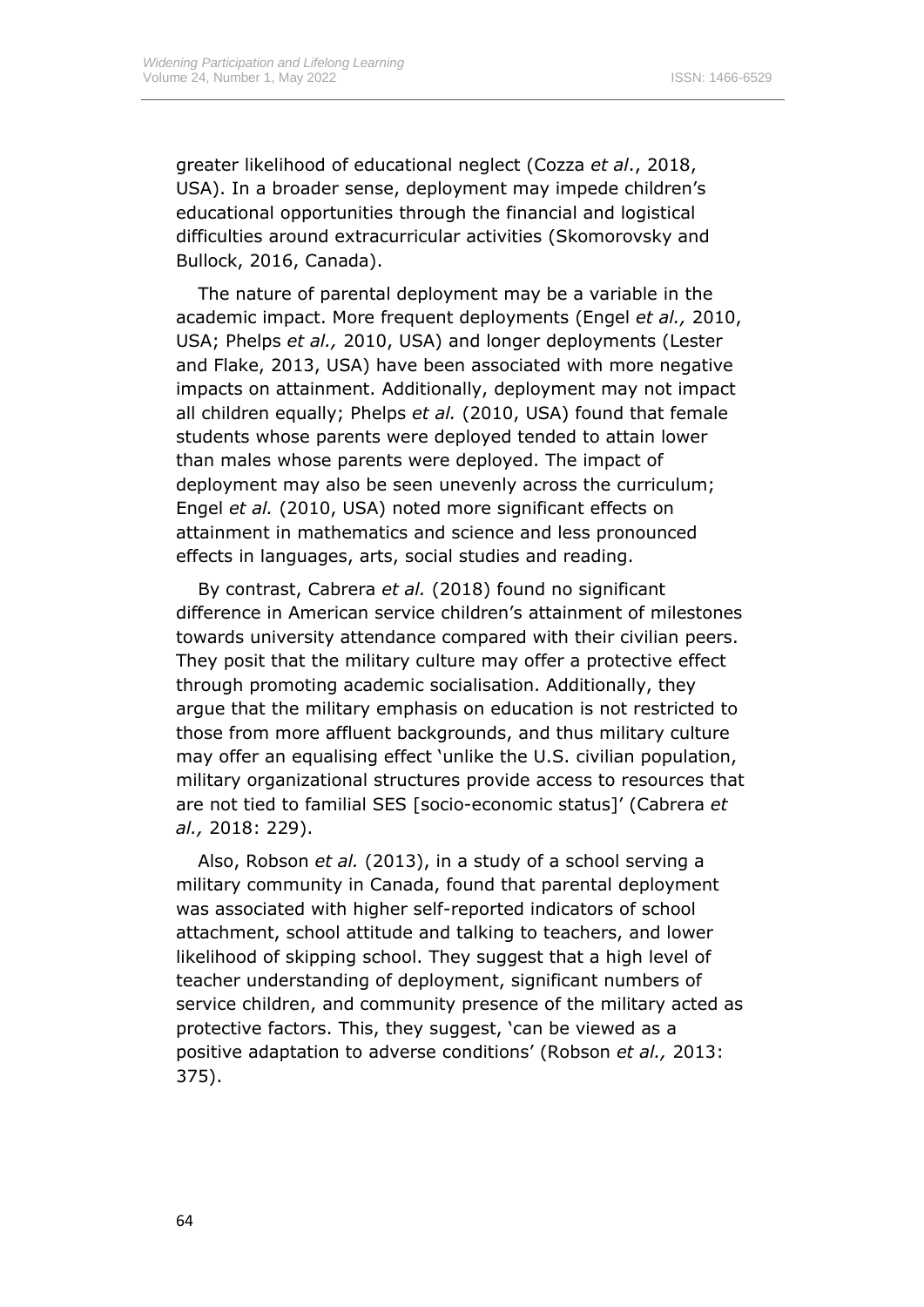A number of studies addressed the importance of knowledge and understanding by school staff and other professionals of military culture (Robson *et al.,* 2013, Canada) and of the impact of deployment on families (Tupper *et al.,* 2018, Canada; Sensiba and Franklin, 2015, USA). Greater levels of understanding help to build a more supportive school culture (Macdonald and Boon, 2018, Australia); this is important given the amount of contact teachers have with children (St. John and Fenning, 2020, USA). In this vein, Pinna *et al.* (2017, USA) suggest giving attention to the backgrounds of those professionals providing military family interventions. Similarly, support and interventions ought to be developed with military culture in mind (Sherman *et al.,* 2018, USA; Pinna *et al.,* 2017, USA; Mogil *et al.,* 2015, USA).

Deployment has been associated with negative impacts upon family functioning, such as 'less healthy communication, reduced affective involvement, and less effective problem solving skills' (Lester *et al.,* 2016: 947, USA) among primary caregiving parents. Such challenges can arise through an intersection of circumstances and persist even following reunion (Flittner O'Grady *et al*., 2018, USA). For families with children with disabilities, the specific experiences of military life may be more difficult to adapt to (Fallon and Russo, 2003, USA). The serving parent's rank may also be a factor in the extent to which families experience disruption to functioning (Fallon and Russo, 2003, USA). This dynamic was also noted in the UK literature; reservists were less likely to perceive a negative impact of service upon children than regulars, and lower-ranked personnel less so than higher ranks (Thandi *et al.,* 2017).

While the risk of child abuse among service families may be lower than for the general population (Cozza *et al.,* 2019, USA; Rabenhorst *et al.,* 2015, USA), deployment may still lead to a greater risk of abuse (Kelley *et al.,* 2006, USA; Berle and Steel, 2015, Australia). Again, rank may be a factor in the likelihood of abuse occurring due to an intersection with socio-economic status (Rabenhorst *et al*., 2015, USA; Kelley *et al.,* 2006, USA). However, existing metrics of substantiated cases of abuse may serve to underestimate such incidences (Cozza *et al.,* 2019, USA); thus, official data sources may not give a representative picture of the likelihood of abuse among families, whether in the services or the general population.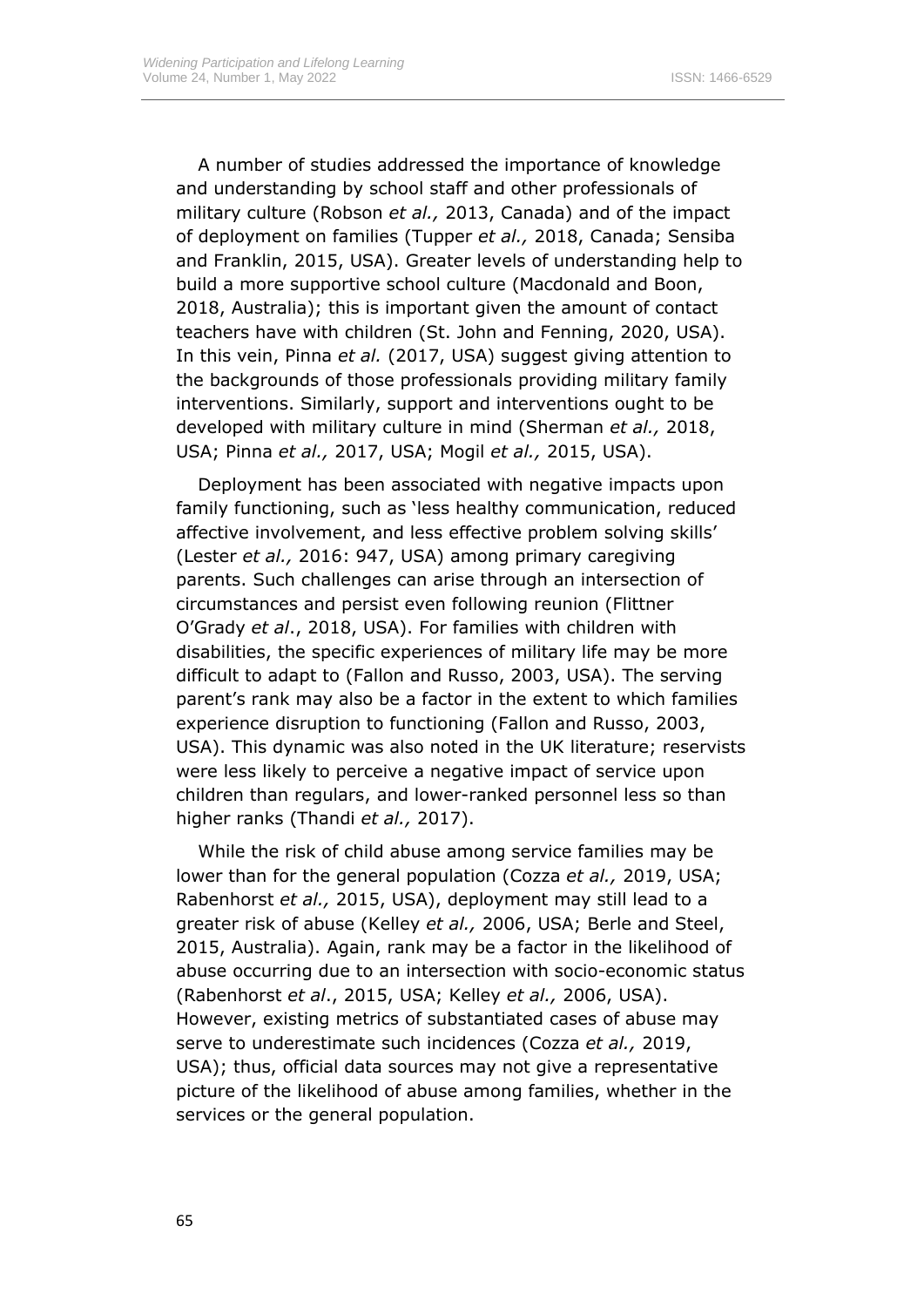Deployment may also impose negative effects on children's wellbeing (Skomorovsky and Bullock, 2016, Canada; De Pedro *et al.,* 2011, USA). Deployment has been associated with negative effects on children's behaviour (Russo and Fallon, 2001, USA). These can be exacerbated by experiencing multiple deployments (De Pedro *et al.,* 2014, USA), by longer deployments (Harrison and Vannest, 2008, USA), by the (di)stress experienced by the primary caregiver (Russo and Fallon, 2001, USA; Lester *et al.,* 2016, USA) and impairments to family functioning (Saltzman *et al.,* 2011, USA). Transitions associated with deployment may be more problematic for school-aged children who are developing their social networks (Gewirtz *et al.,* 2011, USA). For adolescents, the impact of deployment may be exacerbated by their growing awareness of their parents' work and the risks they may be experiencing (Lester and Flake, 2013, USA). Studies suggest that the stresses experienced by children may be only temporary (Harrison and Vannest, 2008, USA), though *combat* deployment may have cumulative impacts on children that persist beyond the deployment (Lemmon and Stafford, 2014, USA). Research in the UK reinforces a connection between negative outcomes for families and the exposure of service personnel particularly to 'traumatic or life-changing experiences, and to deployment stress' (Thandi *et al.,* 2017: 567), as opposed to a generalised impact of service.

The extent to which children experience challenges to their wellbeing may be contextual, for example associated with historical (e.g. war context) and demographic (e.g. reservist versus active duty) factors (De Pedro *et al.,* 2011, USA). Children of deployed parents may be more likely to exhibit negative impacts on certain child development indicators, which may be more significant for younger children (Nguyen *et al.,* 2014, USA). Protective factors may include the ability to develop peer relations with other service children (Griffiths and Townsend, 2018, USA). In the UK, Hogg *et al.* (2014) noted the importance of peer support among non-serving parents in supporting children during times of deployment.

In contrast to the literature from the US, Kaczmarek and Sibbel's (2008) study in Australia did not find that deployment exerted a negative impact on child wellbeing. It may be that service children tend to develop resilience and coping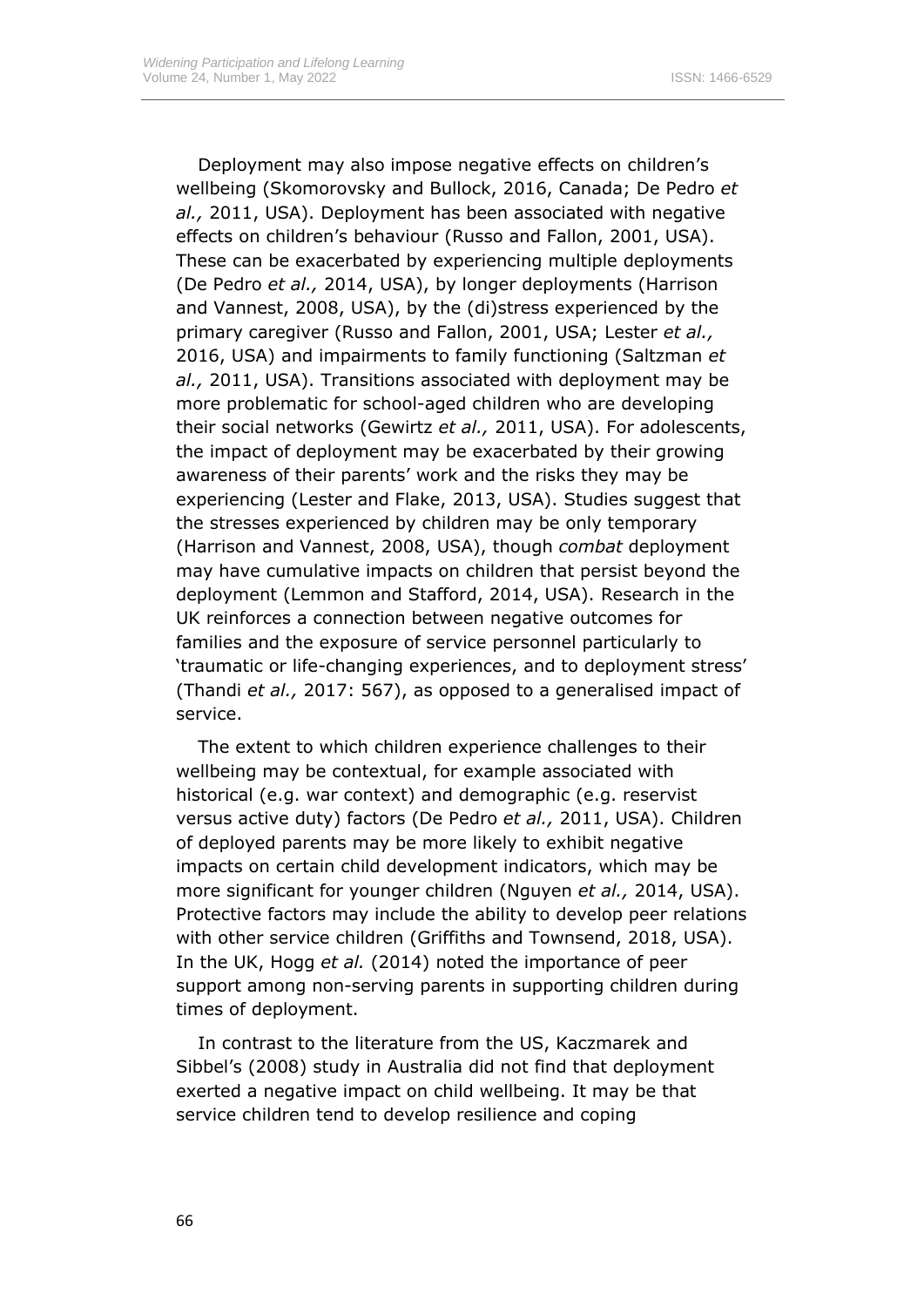mechanisms that overcome any potential disadvantage (Russo and Fallon, 2015, USA). However, the significance of contextual factors, for example the nature of Australian involvement in geopolitical events, cannot be discounted as an explanatory factor.

### **Separation**

This section focuses on the impact of familial separation understood as the absence of the serving parent from the family setting. Separation of families is an inevitable consequence of the deployment of the serving parent. However, separation can also occur in non-deployment scenarios, such as the serving parent being required to undertake training. Therefore, there is inevitably some overlap between the literature regarding deployment and separation. However, this section focuses on factors that are generalisable to the absence of a parent as opposed to the specific circumstances of deployment on active service.

There is some disagreement in the literature regarding the impact of separation on the wellbeing of children. A comparative study of children from Australian military families and those from fly-in/fly-out mining families, whereby employees spend extended periods (from consecutive days to weeks) away from the family at remote places of work, found little significant impact of separation on service children's psychosocial wellbeing (Kaczmarek and Sibbel, 2008). Furthermore, the authors found no difference in impact on depression, anxiety and perceptions of family functioning between military, mining and other families (Kaczmarek and Sibbel, 2008). Literature from the USA suggests that service families may develop particular resilience in the face of separation (Russo and Fallon, 2015); secure parental attachment may be a protective factor in this regard (Lester and Flake, 2013).

However, as noted earlier, separation may carry more negative effects when associated with combat deployment (Savitsky *et al.,* 2009, USA). The impact on adolescents may be more significant (Harrison and Albanese, 2012, Australia) than for younger children, perhaps due to older children having greater situational awareness and being more likely to take on additional familial responsibility during the period of separation (Lester and Flake,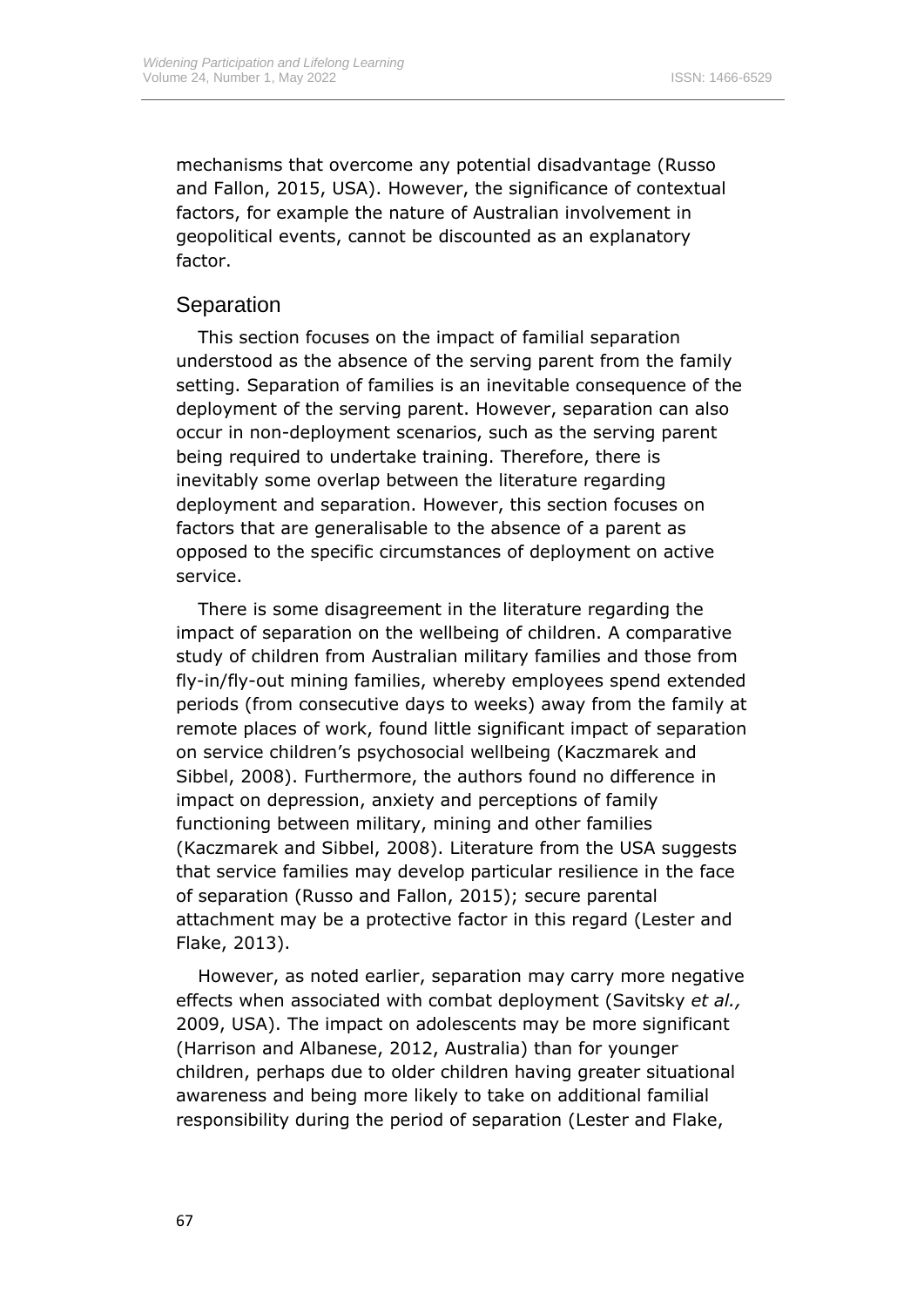2013, USA). The impact of separation on children's wellbeing may also depend on the particular local environment in which the family is based. For example, the children of reservists living in communities with little military affiliation may experience a greater sense of loneliness than those living in military communities (Harrison and Vannest, 2008, USA).

In terms of family functioning, separation can impact negatively upon the remaining parent's ability to communicate their emotions (Kaczmarek and Sibbel, 2008, Australia). Families with children with disabilities may experience additional stresses relating to separation, which may heighten the risk of crisis (Russo and Fallon, 2001, USA). Rentz *et al.* (2008, USA) note that the stresses associated with serving personnel's experiences of training, temporary assignment, relocation and deployment can be disruptive to family life and may precipitate child maltreatment; however, they also suggest that incidences of maltreatment are generally lower among service families than non-service families.

Separation, as noted in the US research, may carry a risk of behaviour difficulties (Russo and Fallon, 2001). Younger children may be more susceptible to the negative effects of parental absence, particularly with respect to interpersonal behaviours (Nguyen *et al.,* 2014) and their ability to manage daily routines (Lester and Flake, 2013). This has been reflected in the UK context; Lake and Rosan (2017) identify the risk of emotional regression among younger children due to anxiety associated with parental separation. Such negative behaviours can be exacerbated when children perceive that the non-serving parent is not coping well (Russo and Fallon, 2001, USA). Indeed, children can come to believe that they are to blame for the parental absence (Lake and Rosan, 2017, UK). However, such behavioural difficulties associated with separation can be temporary, resolving themselves following reunification (Berle and Steel, 2015, Australia).

Reunification itself may present specific challenges. When the serving parent returns and 'asserts a claim to prior responsibilities', the non-serving parent may be 'left feeling that her (or his) efforts during deployment are now invalidated' (Doyle and Peterson, 2005: 369, USA). This can pose a challenge to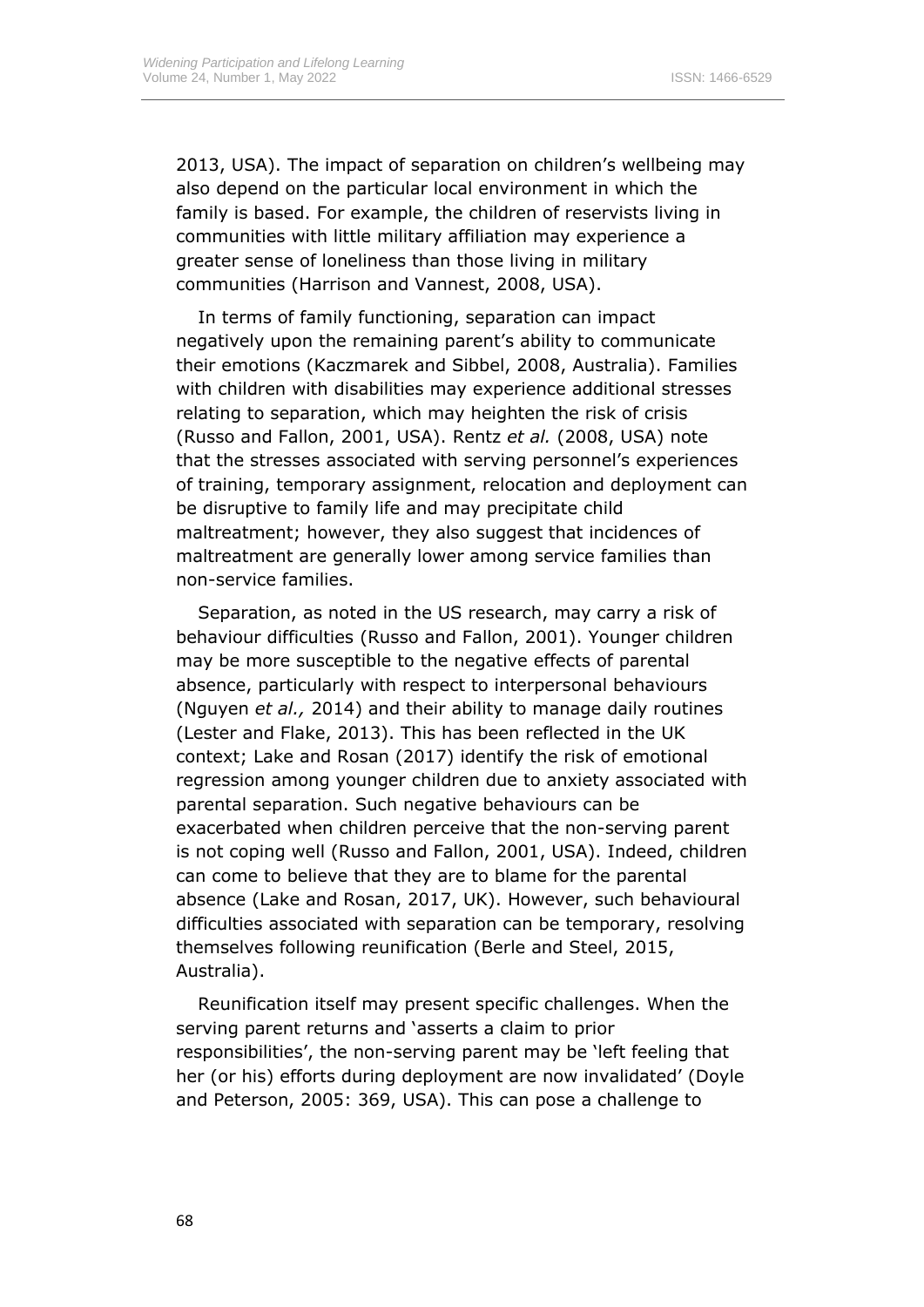familial cohesion post-separation. Indeed, the presence of young children may be associated with a higher risk of child maltreatment upon reunification (Strane *et al.,* 2017, USA). Cohesion may be enhanced if families can successfully adopt new communication strategies (Ashurst *et al.,* 2014, USA) in order to support the serving parent's reintegration into family life.

Greater awareness of when children are experiencing separation would support school personnel in providing support (Harrison and Albanese, 2012, Australia), particularly in terms of their ability to address the impact of daily stressors (Ross and DeVoe, 2014, USA). In the UK, Lake and Rosan (2017) identify the need for inter-agency working in order to provide a cohesive package of support to families.

#### **Mobility**

The likelihood that service families experience mobility depends on the nature of serving personnel's work and the branch of the services to which they belong. However, mobility has been identified as a significant element of service life (Walker *et al.,* 2020, USA). While it is not a universal experience, it is held to be a frequent one (Cabrera *et al*., 2018, USA) and the international literature addresses its impact on family life.

For some service children, the prospect of relocation can be an exciting one (Skomorovsky and Bullock, 2016, Canada), and where children experience multiple transitions they can develop coping mechanisms that grant a certain resilience to the stresses associated with mobility (Russo and Fallon, 2015, USA). However, service children can come to an early realisation that 'the needs of the military service often come before their own needs' (Lemmon and Stafford, 2014: 349, USA).

For families with children with special educational needs mobility can present particular challenges. These can be due to differences in provision between localities leading to discontinuity of support, as noted in Canada (Daigle, 2013). Families can also experience a sense of helplessness and a lack of control over the demands of military life, which may be exacerbated by caring for young children with disabilities (Russo and Fallon, 2001, USA). For such families, the disruption of mobility can begin before the actual move as they attempt to 'choreograph a complex dance of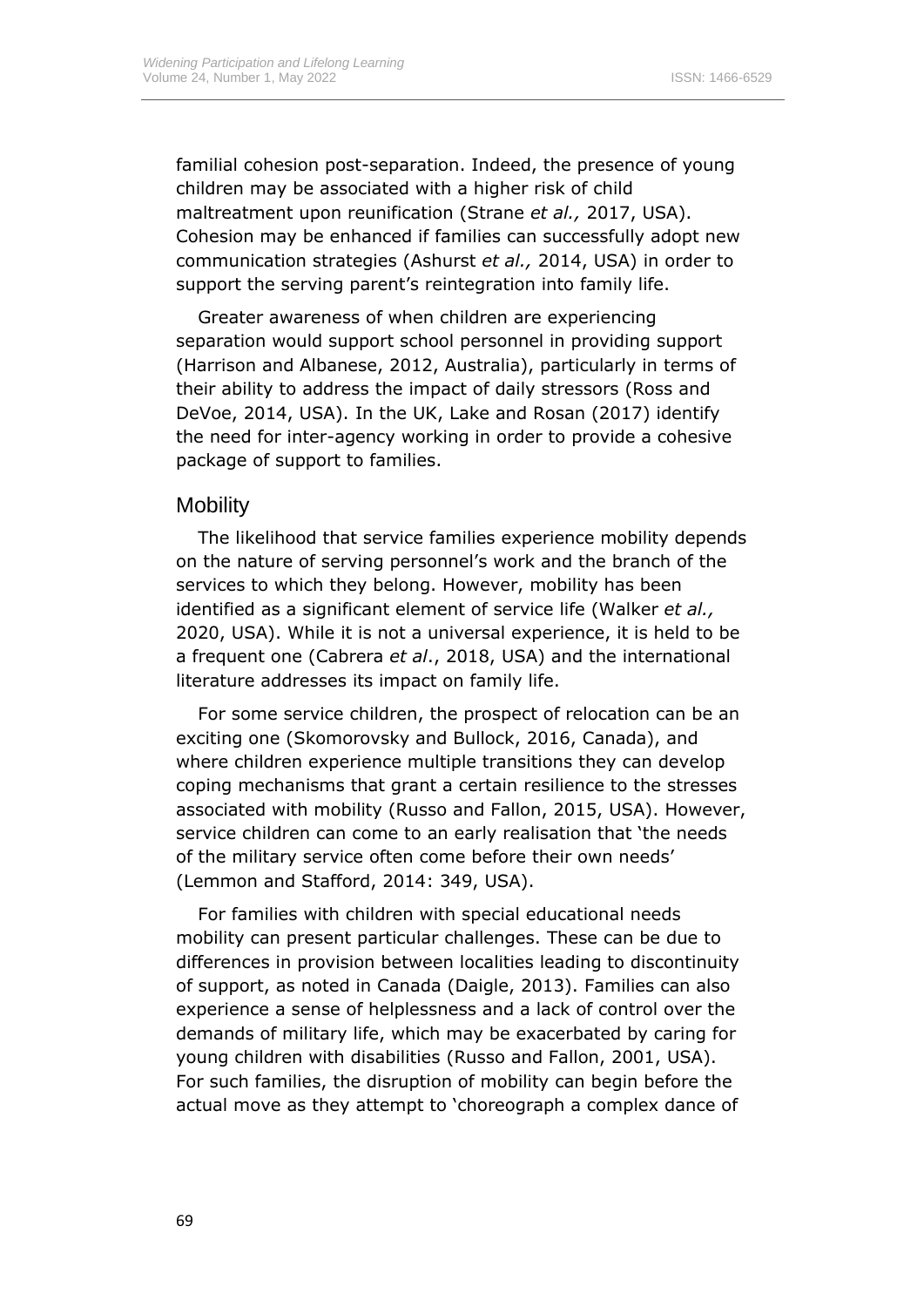leaving and gaining schools and providers without their child losing any therapeutic gains' (Jagger and Lederer, 2014, p.18, USA). Uncertainty over where families will be living complicates such arrangements (Jagger and Lederer, 2014, USA). While families may anticipate and become accustomed to such events, 'even the most resourceful families may find this life-style taxing at times' (Russo and Fallon, 2001, p.4, USA).

More generally, while families can accept 'mission first' as a central principle of service life (Lemmon and Stafford, 2014, USA), families can experience other disruptions to their functioning due to mobility. These can include limitations in the ability of the non-serving parent to pursue their own careers (Daigle, 2013, Canada) and the experiencing of language barriers when moving between localities, which Daigle (2013) noted in the Canadian context. Supporting parents in developing a sense of self-efficacy in supporting their children through such transitions (Sherman *et al.,* 2018, USA) may be important in managing such stressors.

Mobility can disrupt service children's education through discontinuity in their learning leading to gaps in their knowledge (Garner *et al.,* 2014, USA; Savitsky *et al.,* 2009, USA). This can manifest itself through variations in curriculum content between school systems, leading to children 'struggling for a semester or full academic year to catch up' (Daigle, 2013: 66, Canada). In the North American context this can result in some service children being held back an academic year (Daigle, 2013, Canada; Savitsky *et al.,* 2009, USA), which is not a practice that occurs in the UK. The impact of such factors can become more acute for older children and can limit their post-secondary school opportunities (Daigle, 2013, Canada). Language differences between school systems may also be significant since families can struggle to secure provision in their main language, as Daigle (2013) noted in the Canadian context. Additionally, where families relocate to more remote military communities, this can limit students' access to post-secondary provision, part-time employment and extracurricular opportunities due to poor transport links (Daigle, 2013). In their study of service families in England, Rodrigues *et al.* (2020) noted that such families were less likely than the general population to live in metropolitan areas. This has 'potential implications for the resources available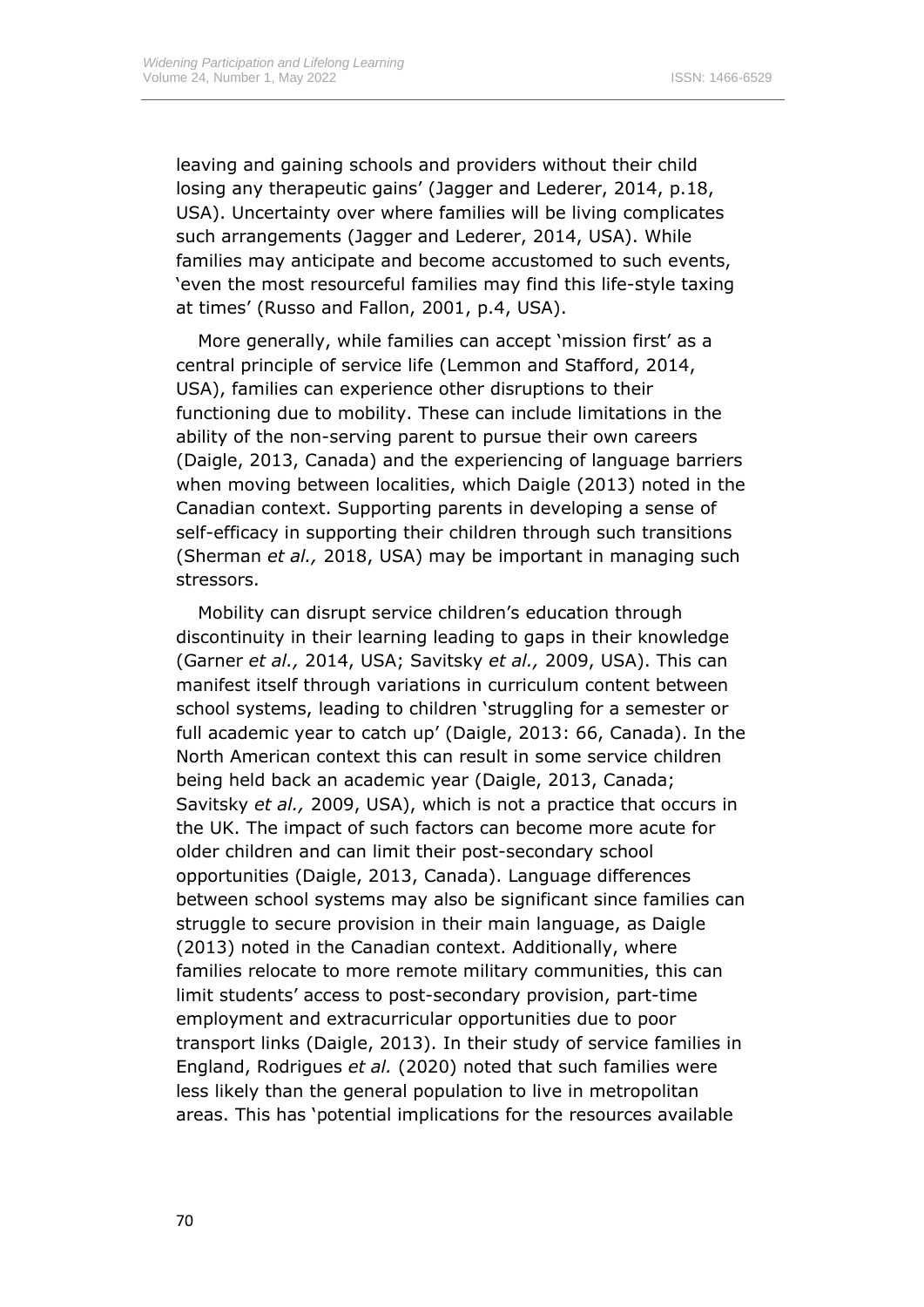in a sparsely populated, more rural area' (Rodrigues *et al.,* 2020: 14), such as the availability of school or college places.

Moving schools frequently can lead to lower engagement with school. Moving schools requires children to adjust rapidly to new environments with different routines and expectations, make new friends and form relationships with new teachers (Savitsky *et al.,* 2009, USA). This may require children to 'strike a balance between making friends and adjusting to new academic standards, teachers, and extracurricular demands' (De Pedro *et al.,* 2014: 14, USA). Robson *et al.* (2013, Canada) noted that children who moved schools more frequently perceived lower school attachment, lower dispositions towards school and were more likely to skip school. Echoing the findings from the US, Hogg *et al.* (2014) observe that some parents in UK service families report that children can stop trying to make friends knowing that their friendships cannot be maintained through the next move.

Additionally, there can be a gap between the realities of mobility and professionals' understanding of its impact. Stakeholders can perceive a posting as 'a punctual event wrapped around the physical displacement of the furnishings' (Daigle, 2013: 33, Canada), whereas the impact on families of mobility can extend to months either side of the actual move. As per the questions of deployment and separation, greater understanding of the real impacts of mobility upon children and families may enable professionals to better support children through such situations. Similarly, Hogg *et al.* (2014, USA) highlight the importance of communication between schools when children move, particularly given that the child's previous school is in a position to advise the new school of 'strengths and areas of concern' (Hogg *et al.,* 2014: 175).

#### School organisation

The theme of school organisation is rather different from that of mobility, separation and deployment. Whereas the previous three themes speak to the consequences of service life, school organisation addresses the institutional responses to such consequences. As a result, this section deepens some of the themes raised in relation to schooling and begins to present opportunities for practical change at the school level.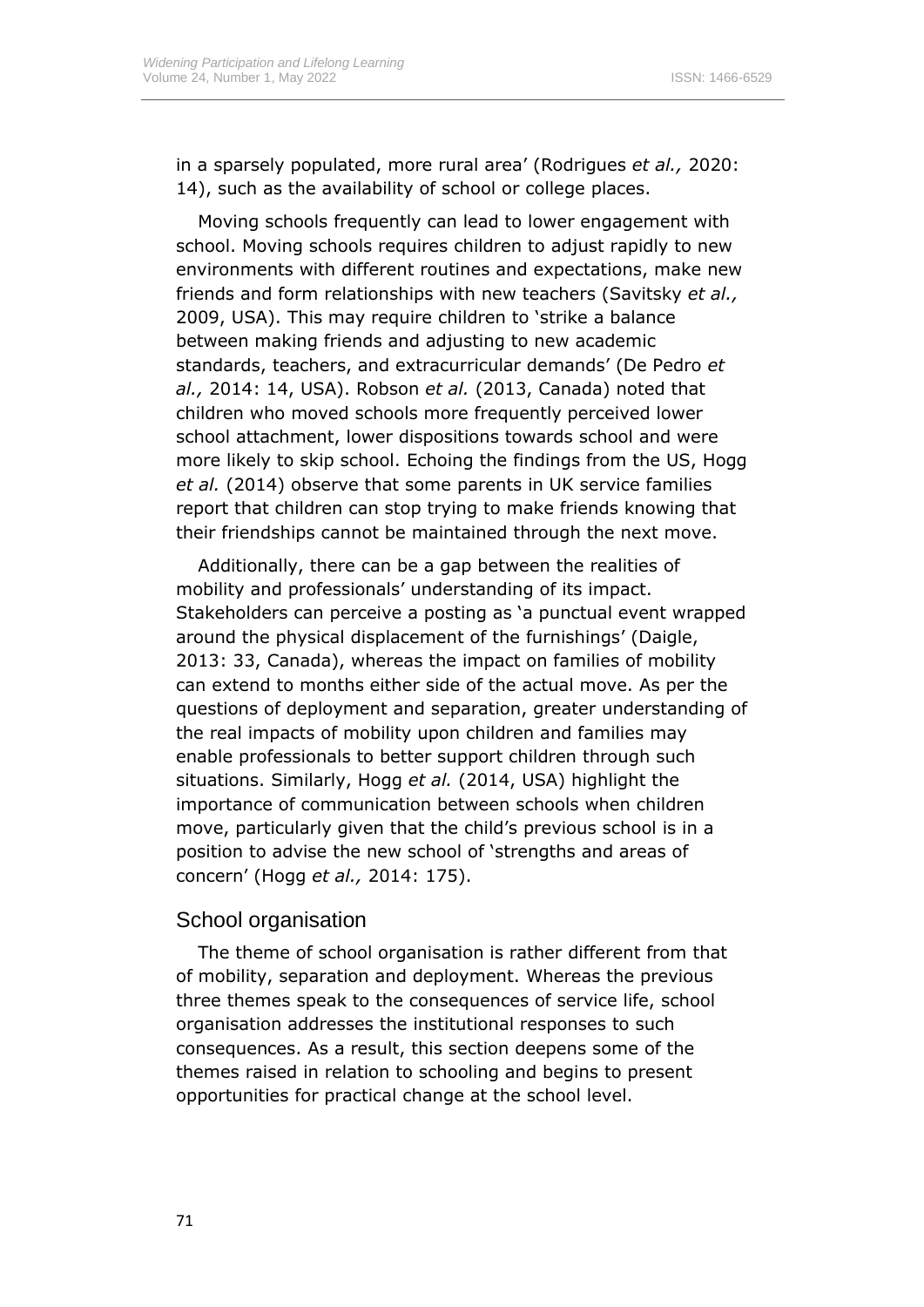The knowledge, awareness and understanding of professionals has already been identified as a significant factor in the educational impact of mobility, separation and deployment. As noted, awareness by teachers, and other education professionals, of service life and its impacts can help to promote school engagement (Robson *et al*., 2013, Canada). However, teachers can report feeling under-equipped to support service children (Garner *et al.,* 2014, USA). This can include a lack of awareness of the emotional impact of service life on children (Saltzman *et al.,* 2011, USA), lack of appreciation of the impact of service life on families (De Pedro *et al.,* 2014, USA), and a general lack of understanding of the military (Garner *et al.,* 2014, USA; Rowan-Legg, 2017, Canada). This can be exacerbated by inconsistent availability of information as to the service children in their care, and especially regarding children of military reservists (Boberiene and Hornback, 2014, USA).

Factors that could aid professional understanding include the availability of professional development opportunities, whether a compulsory part of staff training (Robson *et al.,* 2013, Canada) or provided on a more voluntary or informal basis (Classen *et al.,* 2019, USA). Having school staff who act in specialist support roles can: promote whole-school awareness of service children's experiences; support teachers in implementing supportive processes in the classroom; and promote the development of a positive school culture that is conducive to supporting service children and their families (Macdonald and Boon, 2018, Australia). This point was reflected in the UK literature; in particular, Hogg *et al.* (2014) highlight the potential for play workers to support the development of friendships.

Alongside knowledge and understanding, professionals' attitudes and dispositions towards service children can be significant. Given that teachers are the professionals who spend the most time with children in the classroom, their influence is critical to meeting, in particular, behavioural and socio-emotional needs (St John and Fenning, 2020, USA). However, the impact of teachers' perspectives of service children and families has historically been under-researched (De Pedro *et al.,* 2011, USA). Teachers can possess a variety of perceptions about elements of service life. Relocation, for example, can be viewed as carrying positive socioemotional benefits (for example, through the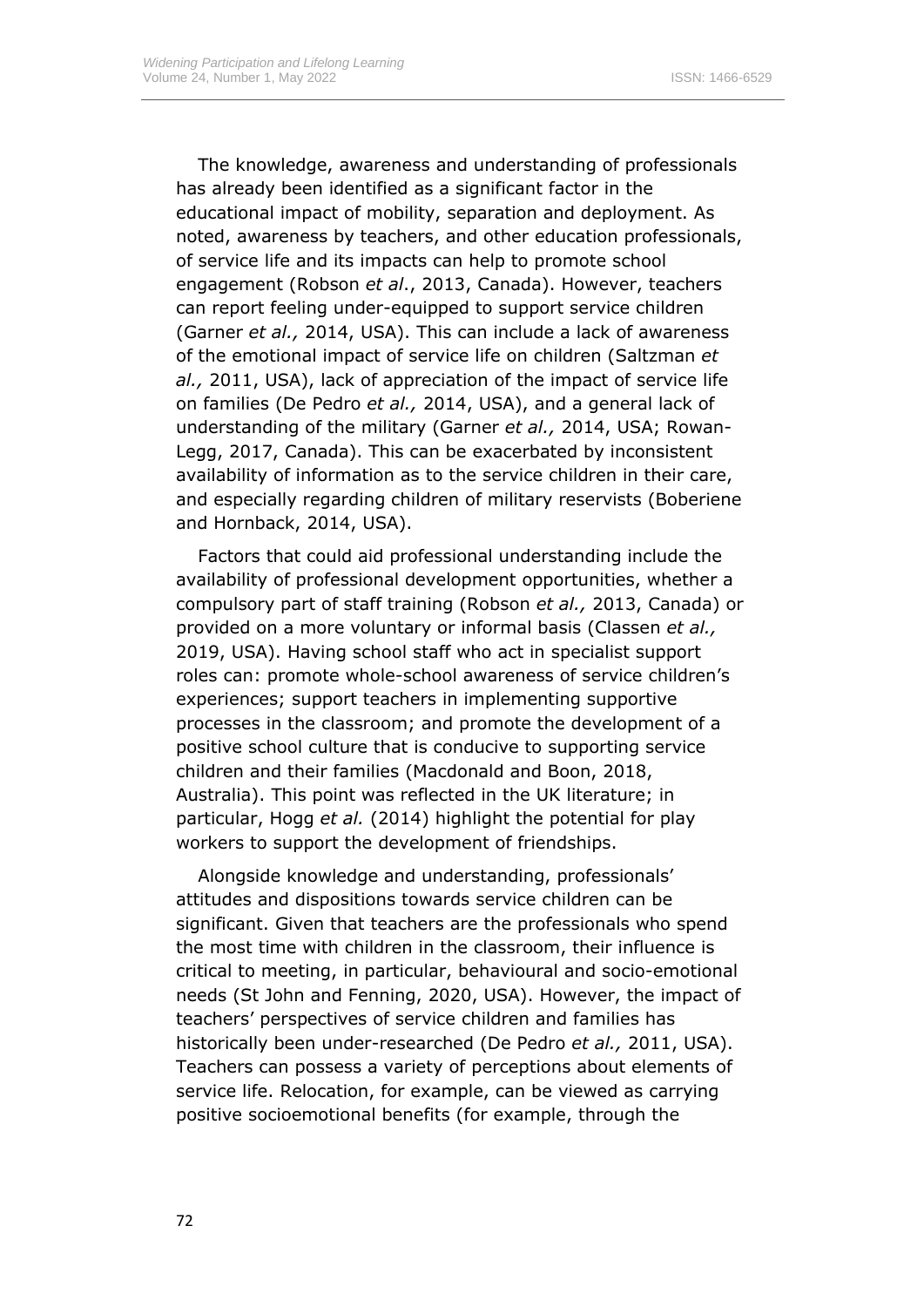enhanced ability to make friends and to adapt) as well as negative consequences for academic performance. Parental separation, by contrast, can be perceived as negative both socioemotionally and academically (Stites, 2016, USA). The expression of negative perceptions by teachers can also be counter-productive. During wartime, for example, negative comments made by authority figures about military operations can place a child with a deployed parent in a difficult position. Such comments risk denigrating the actions of deployed parents who may be risking their lives as well as closing down possibilities for supportive relationships (Hathaway *et al.,* 2018, USA). Garner *et al.* (2014, USA) emphasise the significance of deliberately creating a positive and supportive school climate with regards to service children. Such a climate can promote 'coping skills that augment family supports' (Davis *et al.,* 2012: 87, USA). Indeed, the particular challenges arising through deployment and relocation reinforce the importance of empathetic and sensitive treatment by educators (Classen *et al.,* 2019, USA).

A positive school climate can contribute to service children's sense of safety and wellbeing. In some cases, service children can record lower scores on measures of adolescent safety, such as in alcohol use or hitting and being hit (Gilreath *et al.,* 2014, USA). However, it is not necessarily the case that teachers will perceive negative behavioural effects among service children compared to their non-service peers (Stites, 2016, USA). Both staff and peers can lack awareness of the socioemotional aspects of service life (Daigle, 2013, Canada; Rowan-Legg, 2017, Canada); this can place service children at greater risk of victimisation (Astor *et al.,* 2013, USA). In response, schools can seek to become places of stability for service children through the provision of school-wide and classroom-based support (Harrison and Vannest, 2008, USA), by maintaining a clear focus on learning (Kingston, 2002, USA) and in adopting a clear and consistent approach to discipline (Astor *et al.,* 2013, USA). Furthermore, the importance of schools as places of support for families was also highlighted in the UK literature (Hogg *et al.,* 2014).

In addition to creating positive and supportive school climates, the literature emphasises the importance of responsiveness and supportiveness in the provision of schooling and other educational supports. Russo and Fallon (2015, USA) highlight the need for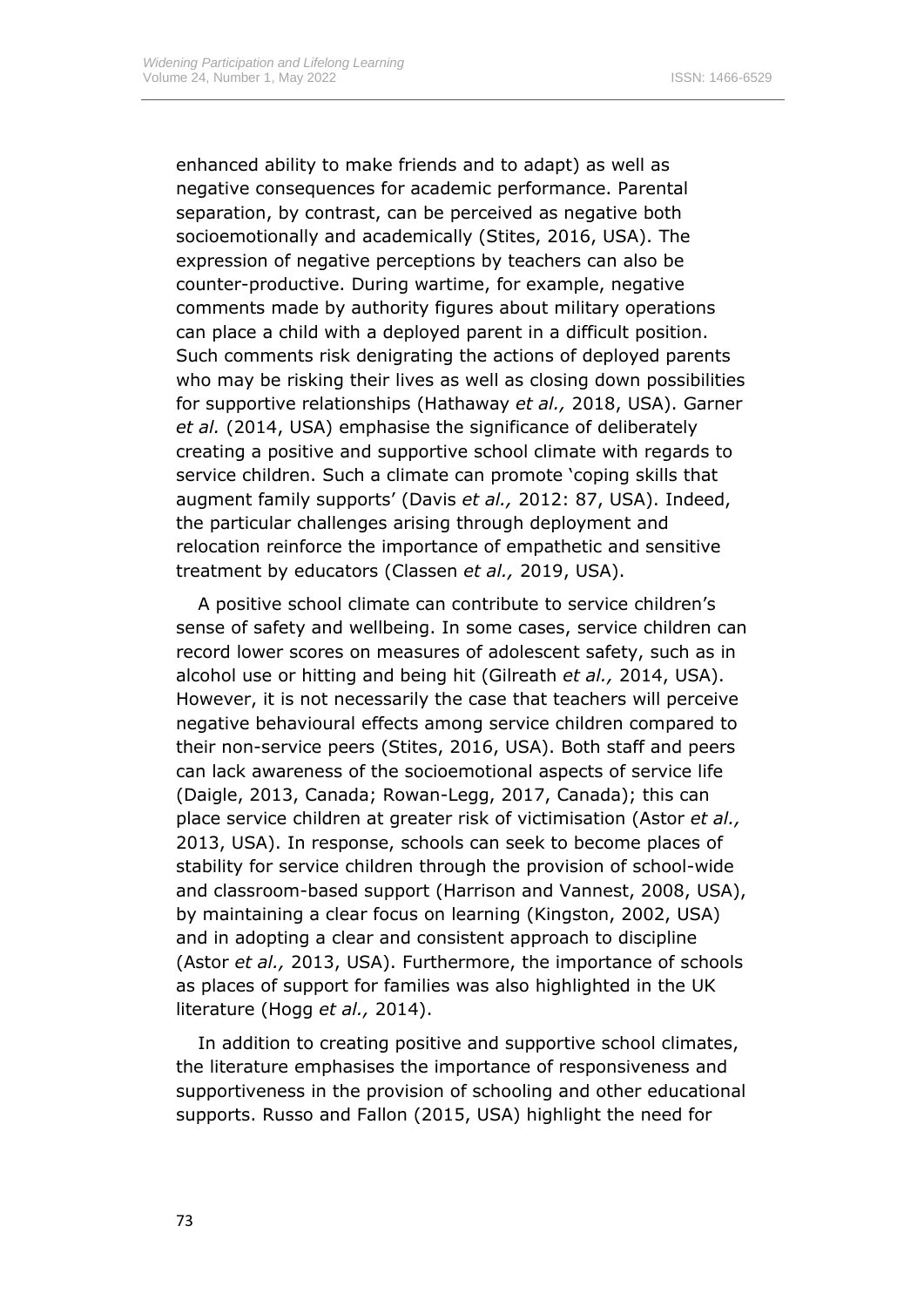varied modes of teaching and assessment that 'recognize the diversity and functionality of behaviors and uniqueness of the military child's learning history' (Russo and Fallon, 2015: 414), and suggest that service children's needs may be best served by teams of teachers who can bring effective strategies to bear. Long-term holistic planning has been highlighted as important in meeting service children's needs (Kingston, 2002, USA). However, for children with special educational needs in particular, discontinuities in provision can arise as a result of service life. When children move schools, the receiving school may not engage with the child's needs in the same way, nor may they necessarily provide continuity of support (Jagger and Lederer, 2014, USA). The wider educational ecosystem – including universities and the wider community – surrounding the school can also play a significant role in promoting positive social and emotional outcomes for children (Astor *et al.,* 2013, USA). For example, schools could play a more responsive role in supporting families by drawing connections between a range of local support services and resources (De Pedro *et al.,* 2014, USA).

Constructive and supportive relations between schools and families can act as protective factors. The ability of families to build constructive working relationships with schools can have a bearing on the type and quality of support that children receive, as Rogers-Baber (2017) notes in Australia. Just as specialist provision can enhance the quality of the educational experience in school, such provision can also reassure parents as well as promoting mutual understanding of the child's needs (Macdonald and Boon, 2018, Australia). Where teachers are prepared to listen to and collaborate with service families, this can lead to support that is targeted more closely towards children's needs as well as contributing to building trust (Classen *et al.,* 2019, USA). In the UK, the importance of regular school communication with families, particularly while children are settling in, was emphasised by Hogg *et al.* (2014).

Given the significance of the organisation of schooling in supporting service children, the operating environment for schools is also a factor. Schools can find themselves subject to multiple reform initiatives that can occupy a great deal of attention, which risks relegating the needs of service children to lower priority levels (De Pedro *et al.,* 2014, USA). Furthermore,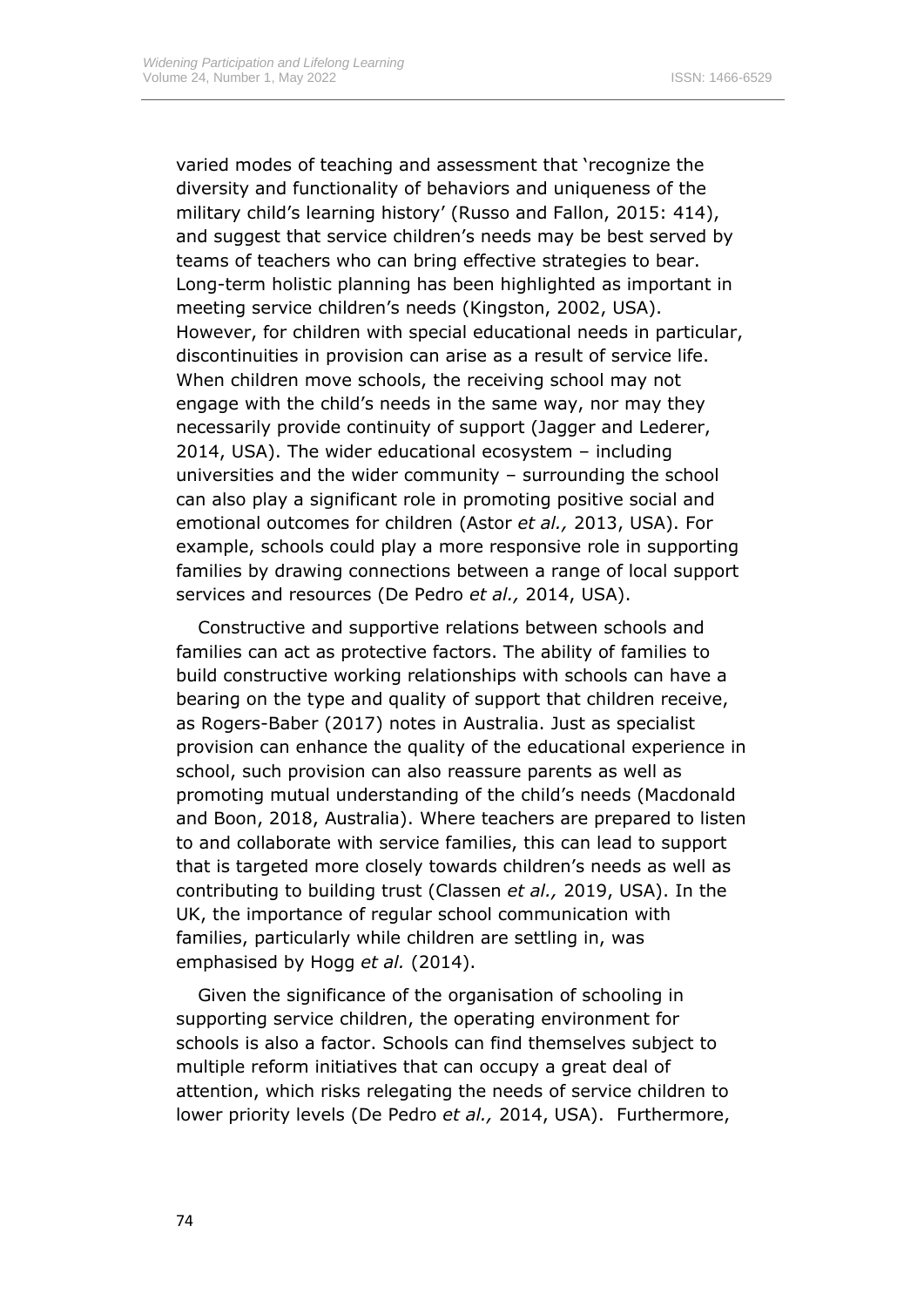regimes of accountability that emphasise, for example, standardised testing can elevate the pursuit of academic outcomes above the social and emotional wellbeing of children (Garcia *et al.,* 2015). This can become an obstacle to providing sustained support. The very fact of student mobility can also result in additional pressure on teachers' workloads since they have to evaluate their new students' emotional needs while still attending to the needs of their existing students (Garner *et al.,* 2014). Such challenges may be ameliorated somewhat by engaging in collaborative planning within and between schools, with families and with other professionals engaged in supporting children (Lewis-Fleming, 2014; Russo and Fallon, 2015; Classen *et al.,* 2019).

# Conclusions and opportunities for future research

This review has highlighted a number of key opportunities for future research. These are:

- 1. Understanding service children's experiences in their national contexts.
- 2. Growing the peer-reviewed research base, particularly in educational research.
- 3. Promoting understanding of service children among educators.
- 4. Analysing service children's experiences from a strengths-based perspective.
- 5. Engaging with service children's own narratives.

While the particular conclusions are framed in a UK context, they indicate opportunities for education researchers globally.

**Understanding service children's experiences in national contexts:** a major conclusion arising from the literature is that the vast majority of peer-reviewed, published research around the circumstances of service children has taken place in the US, of which a significant proportion appears to emerge from a few centres of research. While there are some key similarities between the USA and the UK in social and military cultures, school organisation, and geopolitical exposure, there are undoubtedly elements of childhood experiences that will be distinct to the US and not easily transferable to other contexts. Therefore, generalising between the US and the UK is not entirely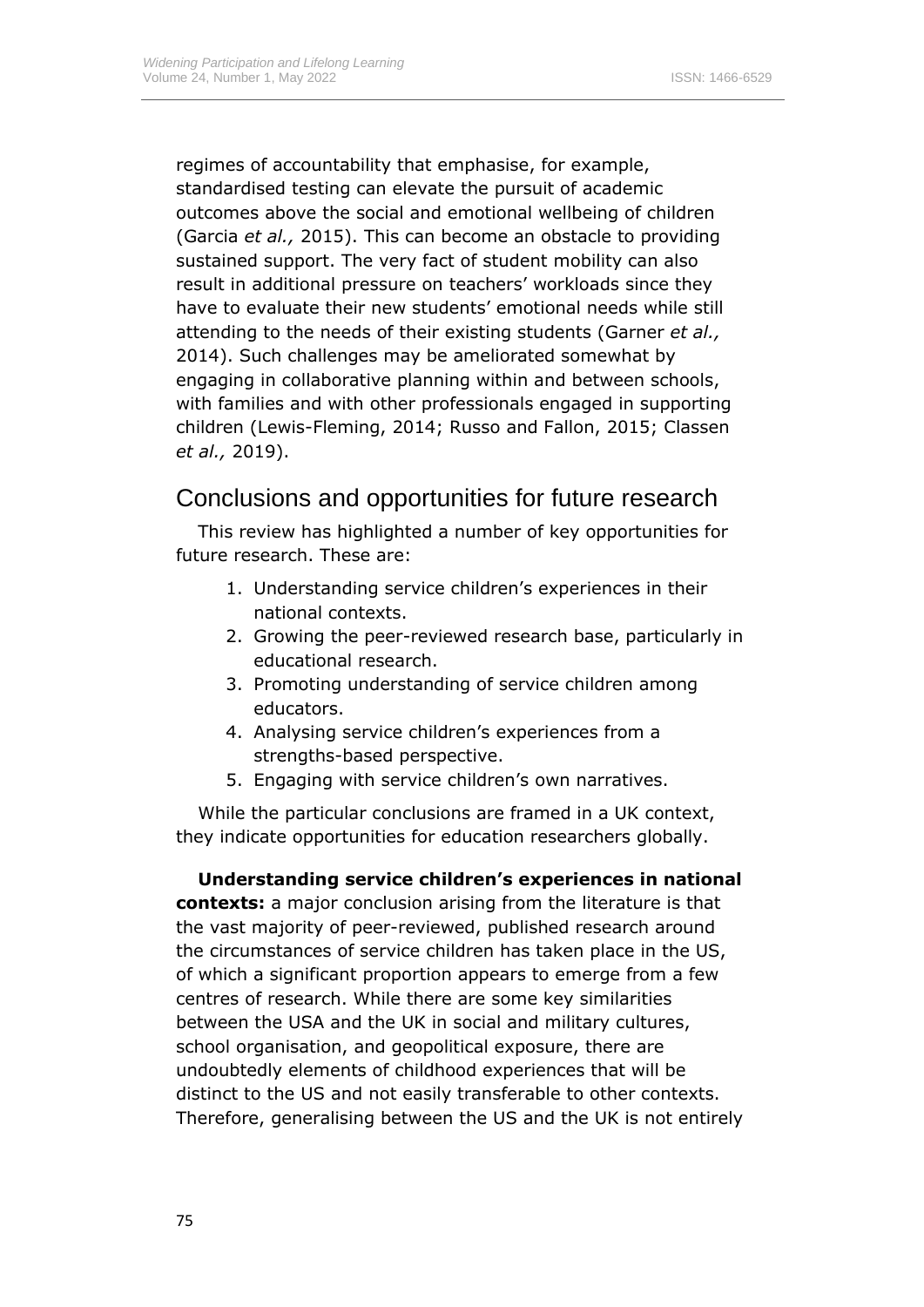straightforward. Furthermore, the relative lack of research grounded in Canada, Australia and New Zealand makes it difficult to identify factors that are distinct to those countries. One such example is that of 'fly-in fly-out' mining families in Australia (Kaczmarek and Sibbel, 2008), whereby working parents spend extended periods of time separated from their families working at remote locations; this reflects something distinct about the social, economic and geographical circumstances of Australia. Further attention is therefore needed to the commonalities and distinctions in economic, social, political and service cultures between countries.

**Promoting peer-reviewed education research:** this paper has also highlighted a general lack of peer-reviewed research into the impact of service life on children's academic outcomes. A possible explanation for this may be the difficulties of large-scale research of this kind in federal or highly devolved countries, largely due to challenges of comparability and access to data between regimes. This presents a particular opportunity for researchers in countries with well-developed educational data resources. It must also be acknowledged that this review was not an attempt to provide an exhaustive account of research in the field. It is therefore possible that further work has been undertaken that has been disseminated via 'grey' literature, doctoral theses and so forth. Thus, further systematic reviews of the wider field of literature are needed.

A related issue is the preponderance of research grounded in health and psychological disciplines. These two disciplines combined accounted for just over half of the research in the sample, with educational papers accounting for a further quarter. This may reflect differences in publishing conventions between academic disciplines or differences in levels of resource investment in different categories of research. There is, therefore, a lack of peer-reviewed research into the educational experiences of service children that is grounded specifically in education. This illustrates both a global need for more educational research into service children's experiences, as well as the potential scope for concerted interdisciplinary efforts to engage with the circumstances of service children.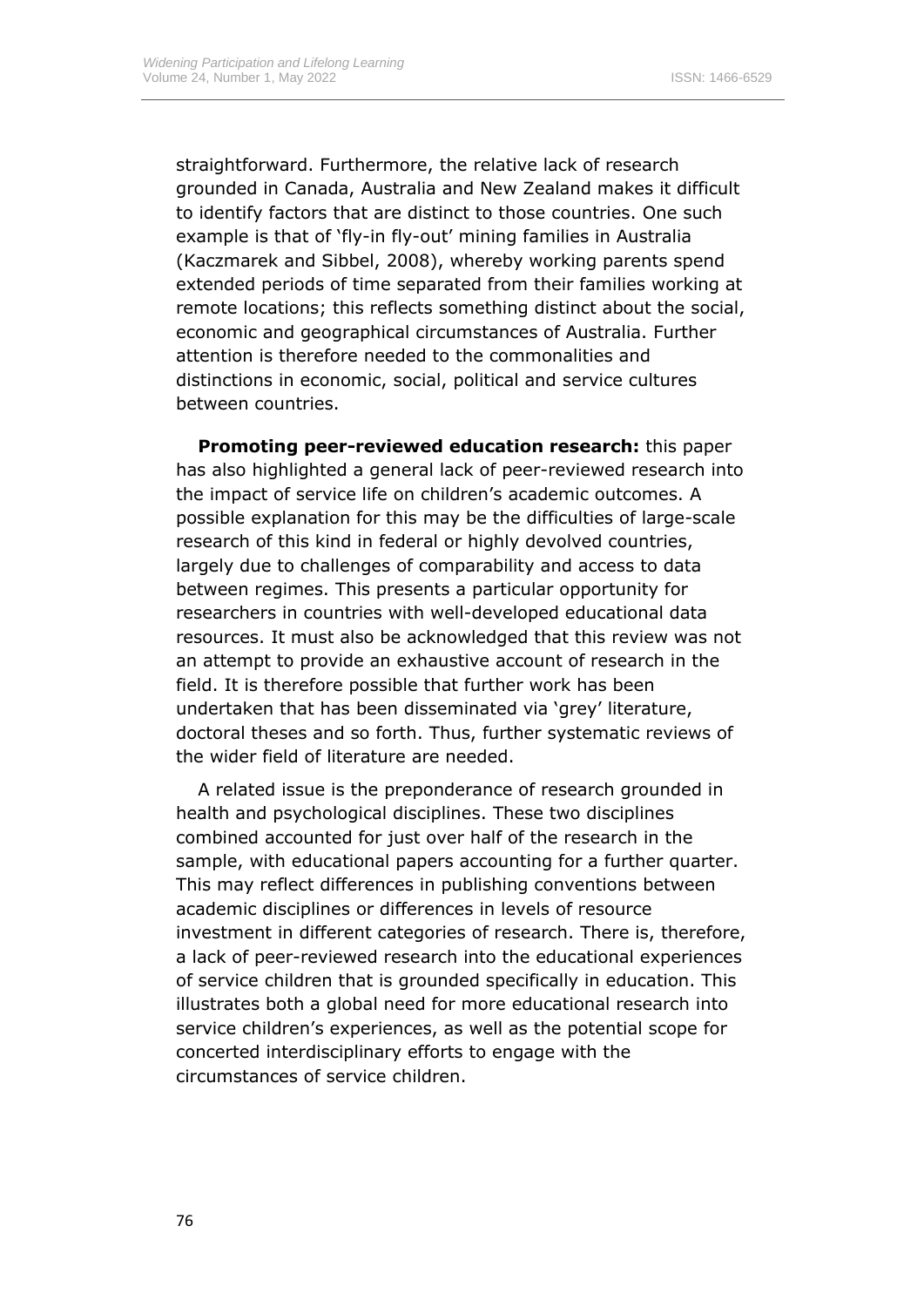**Promoting educators' understanding of service children:**  an oft-recurring theme in the literature was that education and other professionals in contact with service children can hold misconceptions or misunderstandings about service children's experiences. Given the vast diversity of experiences of service children (McCullouch *et al.,* 2019), promoting greater awareness and understanding by professionals of service life in general and the lives of the service children in their care would seem to be a priority. Therefore, a key opportunity for the research community would be to engage with education professionals and others involved in the support of service children to strengthen and develop evidence-based practice.

**Adopting a strengths-based perspective:** there was also a tendency in the literature to focus on the barriers and challenges experienced by service children as a result of their parents' service. This trend was not restricted to the medical and psychological research; there was a general tendency to begin research through an interrogation of the perceived deficits emanating from service life. While this is valuable insofar as it offers insight into forms of disadvantage that are not necessarily captured in conventional understandings (McCullouch and Hall, 2016), it also carries the risk of labelling service children as a disadvantaged, hence stigmatised, group. Such an approach risks denying both the individuality of service children's experiences and the strengths that service children can possess. There are possibilities for informing practice that might emerge from, say, a critical realist perspective that begins with the lived experiences of service children, in a similar vein to Clifton *et al.*'s (2018) engagement with the self-narratives of those with quadriplegia. This would avoid the trap of projecting the researchers' categories onto those being researched (Veck and Hall, 2020). Thus, researchers might consider ways in which future research might adopt an appreciative stance.

**Engaging with service children's narratives:** similarly, the literature assessed here indicated a lack of consensus over the impact of service life on children's wellbeing. For example, some papers pointed to the potentially negative effects of parental absence and deployment; some identified service children being at higher risk of experiencing bullying and other forms of

77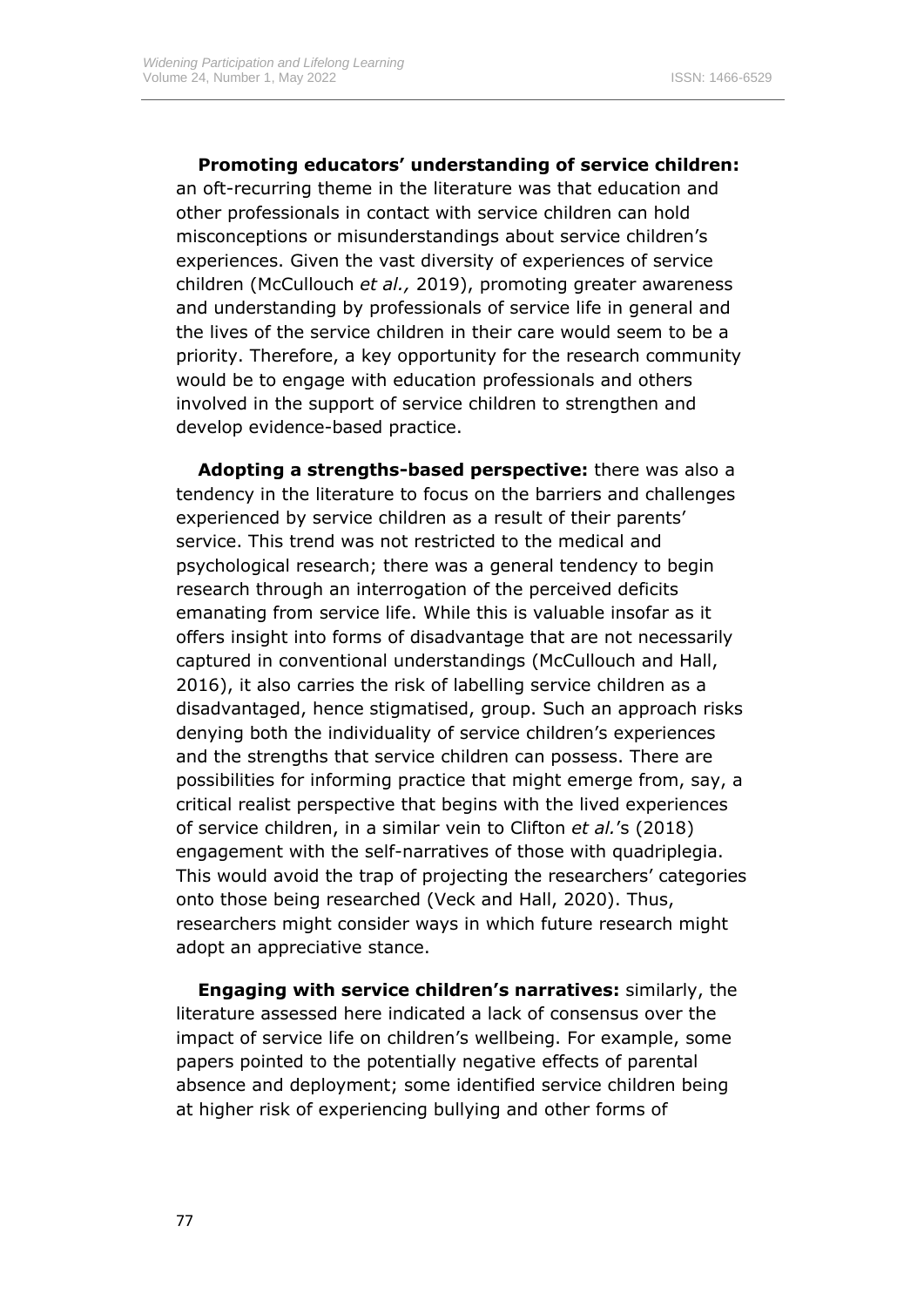marginalisation. Other papers, however, identified protective effects of service life stemming from military culture, though sometimes this was not elaborated in depth. Further research into the life narratives of service children would therefore be valuable in exploring these trends, provided that such research did not begin from an 'excluding barriers' perspective which may simply reproduce narratives of marginalisation and exclusion. Researchers should therefore consider opportunities to engage with the lived experiences of service children.

Ultimately, though, the educational experiences of service children are subject to a broad range of influences, some of which are particular to life in service families. This paper has highlighted the complexity and irreducibility of such factors, and is a call to researchers to engage with the tensions and intersections that characterise the educational experiences of service children.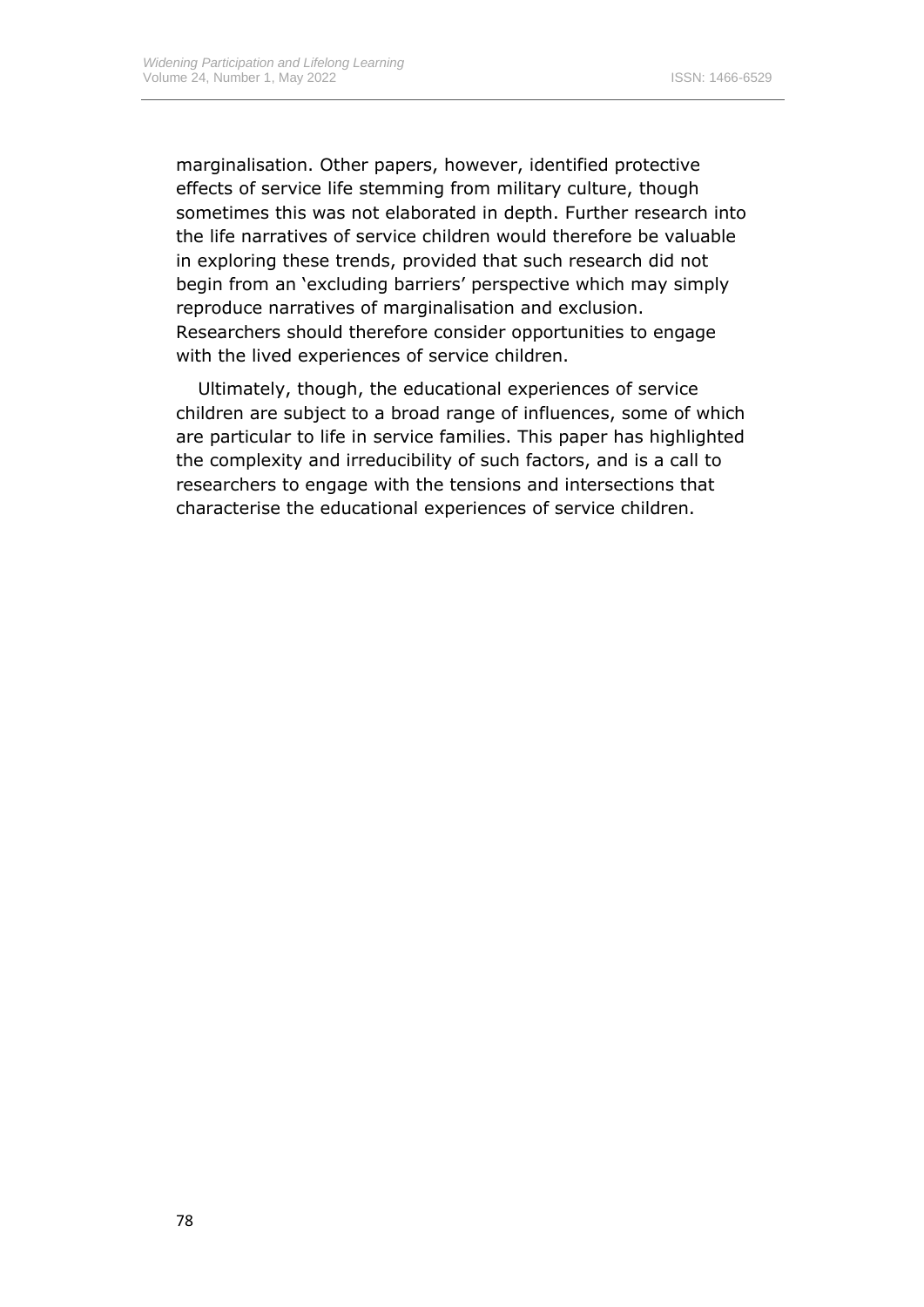# References

- Ashurst, K., Smith, L., Little, C., Frey, L., Werner-Wilson, T., Stephenson, L. and Werner-Wilson, R. (2014) 'Perceived Outcomes of Military-Extension Adventure Camps for Military Personnel and Their Teenage Children', *American Journal of Family Therapy*, 42, 2: 175–189.
- Astor, R., Pedro, K., Gilreath, T., Esqueda, M. and Benbenishty, R. (2013) 'The Promotional Role of School and Community Contexts for Military Students', *Clinical Child & Family Psychology Review*, 16, 3: 233–244.
- Berle, D. and Steel, Z. (2015) 'Families of Returned Defence Force Personnel: A Changing Landscape of Challenges', *Australasian Psychiatry,* 23, 4: 399–402.
- Boberiene, L.V. and Hornback, B.J. (2014) 'How Can Policy Strengthen Community Support For Children In Military Families?' *American Journal of Orthopsychiatry*, 84, 5: 439–446.
- Cabrera, A.F., Peralta, A.M. and Kurban, E.R. (2018) 'The Invisible 1%: A Comparison of Attaining Stepping Stones Toward College Between Military and Civilian Children', *Journal of Higher Education*, 89, 2: 208–235.
- Children's Commissioner for England (2018) 'Kin and country: growing up as an Armed Forces child'*,* June 2018, [Online] Available at: [https://www.childrenscommissioner.gov.uk/wp](https://www.childrenscommissioner.gov.uk/wp-content/uploads/2018/06/KIN-AND-COUNTRY-Growing-up-as-an-Armed-Forces-child.pdf)[content/uploads/2018/06/KIN-AND-COUNTRY-Growing-up-as-an-](https://www.childrenscommissioner.gov.uk/wp-content/uploads/2018/06/KIN-AND-COUNTRY-Growing-up-as-an-Armed-Forces-child.pdf)[Armed-Forces-child.pdf](https://www.childrenscommissioner.gov.uk/wp-content/uploads/2018/06/KIN-AND-COUNTRY-Growing-up-as-an-Armed-Forces-child.pdf) (accessed 8 January 2021).
- The Children's Society (2017) 'Young carers in Armed Forces families', September 2017, [Online] Available at: [https://www.childrenssociety.org.uk/sites/default/files/2020-](https://www.childrenssociety.org.uk/sites/default/files/2020-10/young-carers-armed-forces-families.pdf) [10/young-carers-armed-forces-families.pdf](https://www.childrenssociety.org.uk/sites/default/files/2020-10/young-carers-armed-forces-families.pdf) (accessed 8 January 2021).
- Classen, A.I., Horn, E. and Palmer, S. (2019) 'Needs of Military Families: Family and Educator Perspective', *Journal of Early Intervention*, 41, 3: 233–255.
- Clifton, S., Llewellyn, G. and Shakespeare, T. (2018) 'Quadriplegia, Virtue Theory, And Flourishing: A Qualitative Study Drawing On Self-Narratives', *Disability and Society,* 33, 1: 20–38.
- Commissioner for Fair Access (n.d.) 'Armed Forces families', [Online] Available at: [https://www.fairaccess.scot/armed-forces](https://www.fairaccess.scot/armed-forces-communities)[communities](https://www.fairaccess.scot/armed-forces-communities) (accessed 20 April 2022).
- Cozza, S.J., Ogle, C.M., Fisher, J.E., Zhou, J., Whaley, G.L., Fullerton, C.S. and Ursano, R.J. (2019) 'Associations Between Family Risk Factors and Child Neglect Types in U.S. Army Communities', *Child Maltreatment*, 24, 1: 98–106.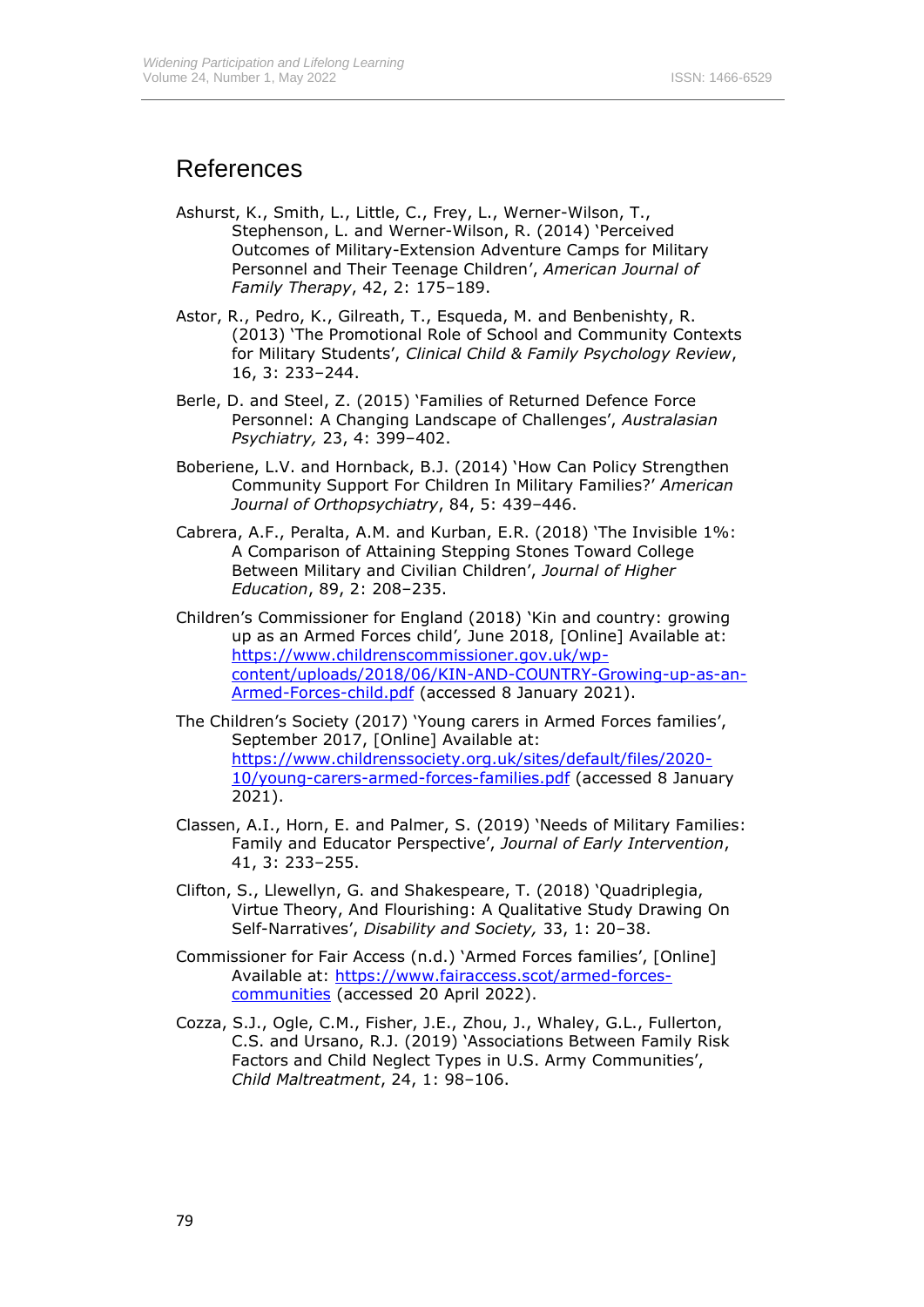- Cozza, S.J., Whaley, G.L., Fisher, J.E., Zhou, J., Ortiz, C.D., McCarroll, J.E., Fullerton, C.S. and Ursano, R.J. (2018) 'Deployment Status and Child Neglect Types in the U.S. Army', *Child Maltreatment*, 23, 1: 25–33.
- Daigle, P. (2013). 'On the homefront: assessing the well-being of Canada's military families in the new millennium', November 2013, [Online] Available at: [http://www.ombudsman.forces.gc.ca/en/ombudsman-reports](http://www.ombudsman.forces.gc.ca/en/ombudsman-reports-stats-investigations-military-families/military-families-index.page)[stats-investigations-military-families/military-families](http://www.ombudsman.forces.gc.ca/en/ombudsman-reports-stats-investigations-military-families/military-families-index.page)[index.page?](http://www.ombudsman.forces.gc.ca/en/ombudsman-reports-stats-investigations-military-families/military-families-index.page) (accessed 8 January 2021).
- Davis, B.E., Blaschke, G.S. and Stafford, E.M. (2012) 'Military Children, Families, and Communities: Supporting Those Who Serve', *Pediatrics*, 129: S3–S10.
- De Pedro, K.M.T., Astor, R.A., Benbenishty, R., Estrada, J., Smith, G.R.D. and Esqueda, M.C. (2011) 'The Children of Military Service Members: Challenges, Supports, and Future Educational Research', *Review of Educational Research*, 81, 4: 566–618.
- De Pedro, K.T., Esqueda, M.C., Cederbaum, J.A. and Astor, R.A. (2014) 'District, School, and Community Stakeholder Perspectives on the Experiences of Military-Connected Students', *Teachers College Record*, 116, 5: 1–32.
- Doyle, M.E. and Peterson, K.A. (2005) 'Re-Entry and Reintegration: Returning Home after Combat', *Psychiatric Quarterly*, 76, 4: 361–370.
- Engel, R.C., Gallagher, L.B. Lyle, D.S. (2010) 'Military Deployments And Children's Academic Achievement: Evidence From Department Of Defense Education Activity Schools', *Economics of Education Review*, 29, 1: 73–82.
- Fallon, M. and Russo, T. (2003) 'Adaptation to Stress: An Investigation into the Lives of United States Military Families with a Child Who Is Disabled', *Early Childhood Education Journal,* 30, 3: 193–198.
- Flittner O'Grady, A.E., Whiteman, S.D., Cardin, J. and MacDermid Wadsworth, S.M. (2018) 'Changes in Parenting and Youth Adjustment Across the Military Deployment Cycle', *Journal of Marriage & Family*, 80, 2: 569–581.
- Garcia, E., De Pedro, K.T., Astor, R A., Lester, P. and Benbenishty, R. (2015) 'FOCUS School-Based Skill-Building Groups: Training and Implementation', *Journal of Social Work Education*, 51: S102– S116.
- Garner, J.K., Arnold, P.L. and Nunnery, J. (2014) 'Schoolwide Impact of Military-Connected Student Enrollment: Educators' Perceptions', *Children & Schools*, 36, 1: 31–39.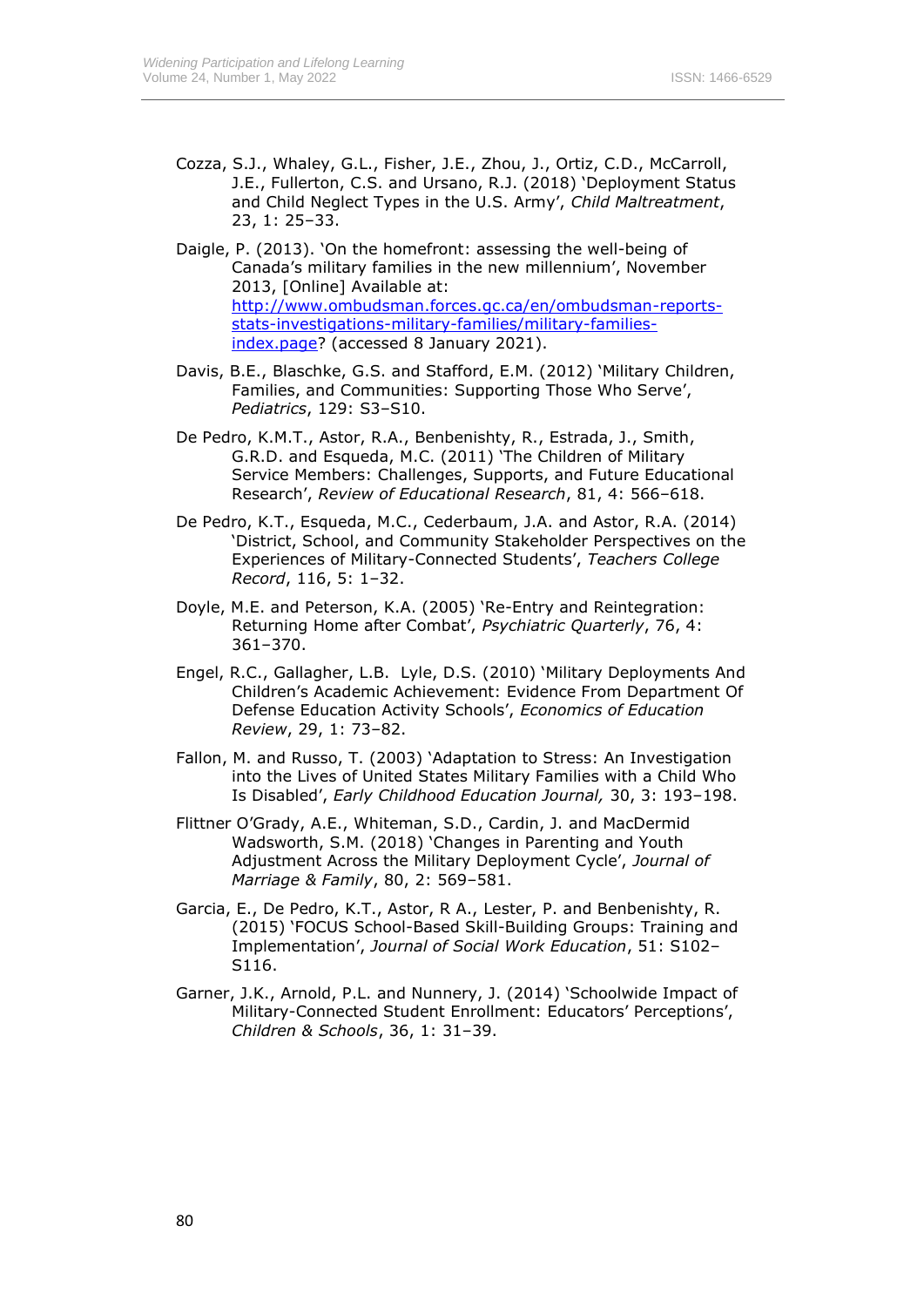- Gewirtz, A.H., Polusny, M.A., Erber, C.R. and Forgatch, M.S. (2011) 'Helping military families through the deployment process: strategies to support parenting', *Professional Psychology: Research & Practice*, 42, 1: 56–62, at https://doiorg.winchester.idm.oclc.org/10.1037/a0022345.
- Gilreath, T.D., Estrada, J.N., Pineda, D., Benbenishty, R. and Astor, R.A. (2014) 'Development and Use of the California Healthy Kids Survey Military Module to Support Students in Military-connected Schools', *Children & Schools*, 36, 1: 23–29.
- Gribble, R. and Fear, N. (2019) 'The effect of non-operational family separations on family functioning and well-being among Royal Navy and Royal Marines families', February 2019, [Online] Available at: [https://nff.org.uk/wp](https://nff.org.uk/wp-content/uploads/2019/06/NFF_KCMHR_Full_Report.pdf)[content/uploads/2019/06/NFF\\_KCMHR\\_Full\\_Report.pdf](https://nff.org.uk/wp-content/uploads/2019/06/NFF_KCMHR_Full_Report.pdf) (accessed 19 April 2021).
- Griffiths, H.K. and Townsend, J.A. (2018) 'Recreation-Based Camps for Military Children: Past, Present, and Future', *Journal of Outdoor Recreation, Education & Leadership*, 10, 2: 97–108.
- Harrison, D. and Albanese, P. (2012) 'The "Parentification" Phenomenon as Applied to Adolescents Living Through Parental Military Deployments', *Canadian Journal of Family and Youth,* 4, 1: 1-28.
- Harrison, J. and Vannest, K.J. (2008) 'Educators Supporting Families in Times of Crisis: Military Reserve Deployments', *Preventing School Failure*, 52, 4: 17–24.
- Hathaway, A., Russotti, J., Metzger, J. and Cerulli, C. (2018) 'Meeting Military Children's Biopsychosocial Needs: Exploring Evidence-Based Interventions', *Best Practice in Mental Health*, 14, 1: 54– 77.
- Heyvaert, M., Hannes, K. and Onghena, P. (2017) 'Searching for Relevant Studies' in *Using mixed methods research synthesis for literature reviews,* Thousand Oaks, CA: SAGE Publications, Inc.
- Hogg, J., Hart, A. and Collins, Z.V. (2014) 'Service Family Support: A Small-Scale Project of Educational Psychologists Working with Parents', *Educational Psychology in Practice,* 30, 2: 167–180.
- Jagger, J.C. and Lederer, S. (2014) 'Impact of Geographic Mobility on Military Children's Access to Special Education Services', *Children & Schools*, 36, 1: 15–22.
- Kaczmarek, E. and Sibbel, A. (2008) 'The Psychosocial Well-Being of Children from Australian Military and Fly-In/Fly-Out (FIFO) Mining Families', *Community, Work & Family,* 11, 3: 297-312.
- Kelley, M.L., Schwerin, M.J., Farrar, K.L. and Lane, M.E. (2006) 'A Participant Evaluation of the U.S. Navy Parent Support Program', *Journal of Family Violence*, 21, 5: 301–310.
- Kingston, T.S. (2002) 'What Can Department of Defense Schools Teach Us about School Reform?', *Journal of Education*, 183, 1: 58–67.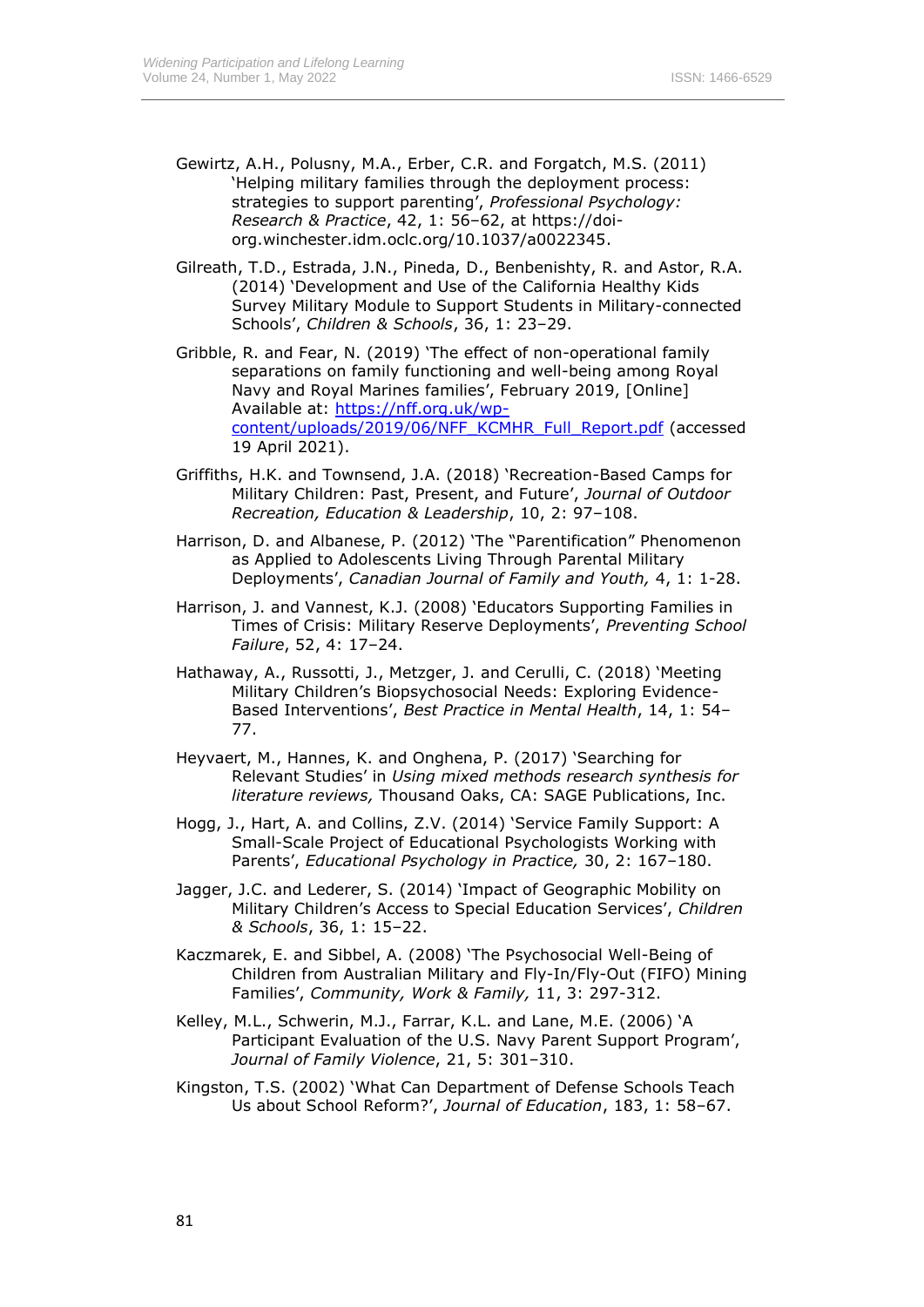- Lake, A. and Rosan, C. (2017) 'Being a Military Child: Guidance for Engagement and Early Intervention with Military Families', *International Journal of Birth & Parent Education*, 4, 3: 26–28.
- Lemmon, K. and Stafford, E. (2014) 'Advocating for America's Military Children: Considering the Impact of Parental Combat Deployment to Iraq and Afghanistan', *Family Court Review,* 52, 3: 343–354.
- Lester, P. and Flake, E. (2013) 'How Wartime Military Service Affects Children and Families', *Future of Children*, 23, 2: 121–141.
- Lester, P., Aralis, H., Sinclair, M., Kiff, C., Lee, K.-H., Mustillo, S. and Wadsworth, S.M. (2016) 'The Impact of Deployment on Parental, Family and Child Adjustment in Military Families', *Child Psychiatry & Human Development*, 47, 6: 938–949.
- Lewis-Fleming, G. (2014) 'Reaching Across Boundaries: A Military Providers and Public Schools Partnership on Behalf of Children with Special Needs', *Military Medicine*, *179*(8), 920–925.
- Macdonald, G. and Boon, H. (2018) 'Building School Capacity to Support Students from Australian Defence Force Families During Parental Deployment', *Australian Journal of Education*, 62, 1: 5–20.
- McCullouch, J. and Hall, M. (2016) 'Further and higher progression for service children', [Online] Available at: [https://www.scipalliance.org/assets/files/UoW-research](https://www.scipalliance.org/assets/files/UoW-research-paper_Further-and-Higher-Progression-for-Service-Children.pdf)[paper\\_Further-and-Higher-Progression-for-Service-Children.pdf](https://www.scipalliance.org/assets/files/UoW-research-paper_Further-and-Higher-Progression-for-Service-Children.pdf) (accessed 4 April 2022).
- McCullouch, J., Hall, M. and Ellis, S. (2019) 'The Education of Children from Military Families: Identity and Agency', *Educationalfutures*, 9, 2.
- Ministry of Defence (2019) 'Armed Forces covenant annual report 2019' 10 January 2020, [Online] Available at: [https://www.gov.uk/government/publications/armed-forces](https://www.gov.uk/government/publications/armed-forces-covenant-annual-report-2019)[covenant-annual-report-2019](https://www.gov.uk/government/publications/armed-forces-covenant-annual-report-2019) (accessed 8 January 2021).
- Ministry of Defence (2020) 'Service Pupil Premium: what you need to know', 8 September 2021, [Online] Available at: [https://www.gov.uk/government/publications/the-service-pupil](https://www.gov.uk/government/publications/the-service-pupil-premium/service-pupil-premium-what-you-need-to-know)[premium/service-pupil-premium-what-you-need-to-know](https://www.gov.uk/government/publications/the-service-pupil-premium/service-pupil-premium-what-you-need-to-know) (accessed 8 January 2021).
- Mogil, C., Hajal, N., Garcia, E., Kiff, C., Paley, B., Milburn, N. and Lester, P. (2015) 'FOCUS for Early Childhood: A Virtual Home Visiting Program for Military Families with Young Children', *Contemporary Family Therapy: An International Journal*, 37, 3: 199–208.
- Nguyen, D.R., Ee, J., Berry-Cabán, C.S. and Hoedebecke, K. (2014) 'The Effects of Military Deployment on Early Child Development', *U.S. Army Medical Department Journal*, Oct–Dec 2014: 81–86.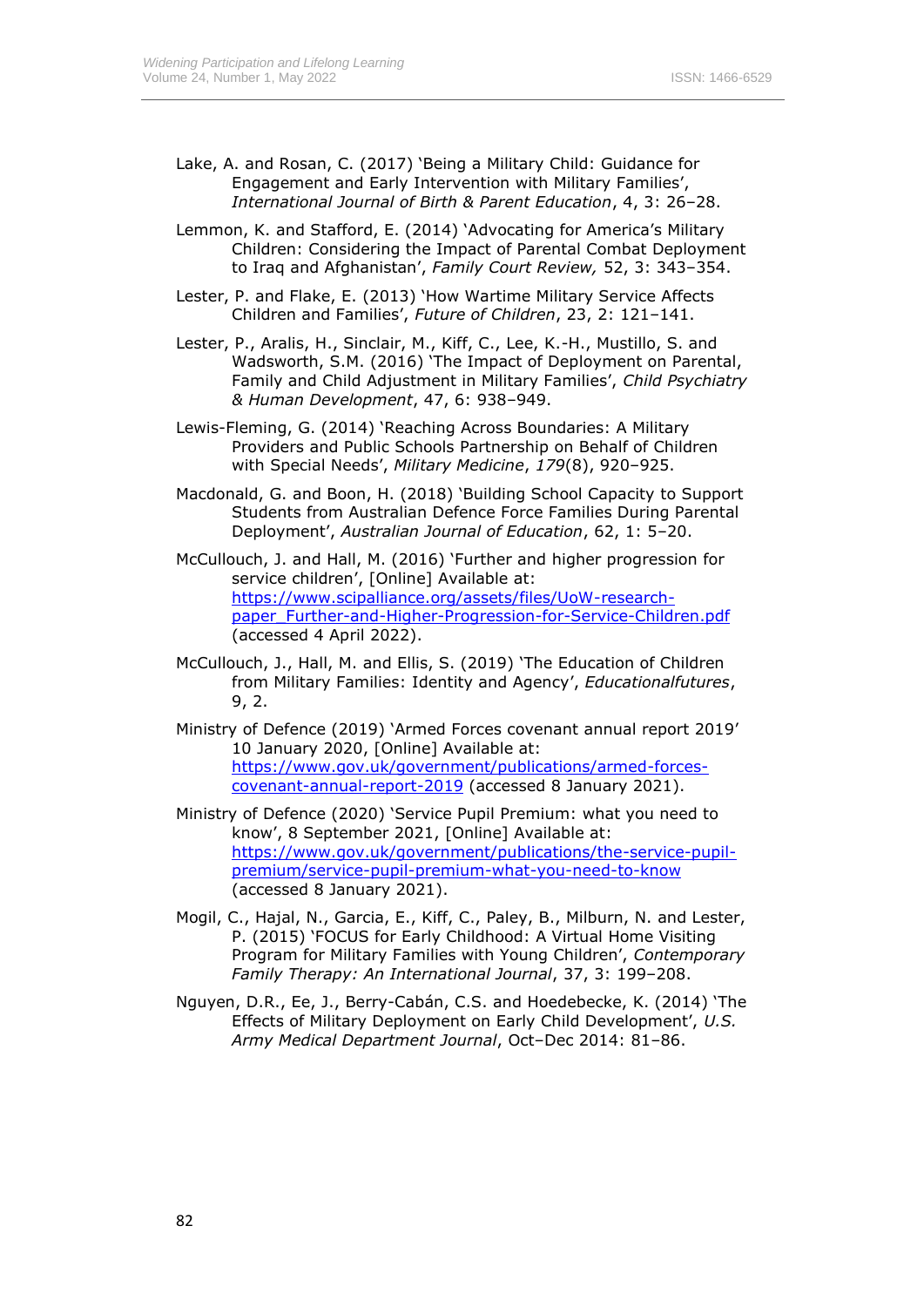- Office for Students (2018) 'Regulatory advice 6: how to prepare your access and participation plan – effective practice advice', 28 February 2019, [Online] Available at: [https://www.officeforstudents.org.uk/publications/regulatory](https://www.officeforstudents.org.uk/publications/regulatory-advice-6-how-to-prepare-your-access-and-participation-plan-effective-practice-advice/)[advice-6-how-to-prepare-your-access-and-participation-plan](https://www.officeforstudents.org.uk/publications/regulatory-advice-6-how-to-prepare-your-access-and-participation-plan-effective-practice-advice/)[effective-practice-advice/](https://www.officeforstudents.org.uk/publications/regulatory-advice-6-how-to-prepare-your-access-and-participation-plan-effective-practice-advice/) (accessed 8 January 2021).
- Phelps, T., Lyons, R. and Dunham, M. (2010) 'Military Deployment and Elementary Student Achievement', *Educational Research Quarterly*, 33, 4: 37–52.
- Pinna, K.L.M., Hanson, S., Na Zhang, Gewirtz, A.H. and Zhang, N. (2017) 'Fostering Resilience in National Guard and Reserve Families: A Contextual Adaptation of an Evidence-Based Parenting Program', *American Journal of Orthopsychiatry*, 87, 2: 185–193.
- Rabenhorst, M.M., McCarthy, R.J., Thomsen, C.J., Milner, J.S., Travis, W.J. and Colasanti, M.P. (2015) 'Child Maltreatment Among U.S. Air Force Parents Deployed in Support of Operation Iraqi Freedom/Operation Enduring Freedom', *Child Maltreatment*, 20, 1: 61–71.
- Rentz, E.D., Marshall, S.W., Martin, S.L., Gibbs, D.A., Casteel, C. and Loomis, D. (2008) 'Occurrence of Maltreatment in Active Duty Military and Nonmilitary Families in the State of Texas', *Military Medicine*, 173, 6: 515–522.
- Robson K., Patrizia, A., Harrison, D., and Sandres, C. (2013) 'School Engagement among Youth in Canadian Forces Families: A Comparative Analysis', *Alberta Journal of Educational Research*, 59, 3: 363–381.
- Rodrigues, M., Osborne, A.K., Johnson, D. and Kiernan, M.D. (2020) 'The Exploration of the Dispersal of British Military Families in England following the Strategic Defence and Security Review 2010', *PLoS ONE*, 15, 9: 1–17.
- Rogers-Baber M. (2017) 'Protective Factors in Families: Themes From a Socioecological Study of Australian Defence Force Families Experiencing Parental Deployment', *SAGE Open*, 7, 2: 1–16.
- Ross, A.M. and DeVoe, E.R. (2014) 'Engaging Military Parents in a Home-Based Reintegration Program: A Consideration of Strategies', *Health & Social Work*, 39, 1: 47–54.
- Rowan-Legg, A. (2017) 'Caring For Children and Youth from Canadian Military Families: Position Statement', *Paediatrics and Child Health*, 22, 2: e1–e6.
- Russo, T.J. and Fallon, M.A. (2001) 'Helping Military Families Who Have a Child with a Disability Cope with Stress', *Early Childhood Education Journal*, 29, 1: 3–8.
- Russo, T. and Fallon, M. (2015) 'Coping with Stress: Supporting the Needs of Military Families and Their Children', *Early Childhood Education Journal*, 43, 5: 407–416.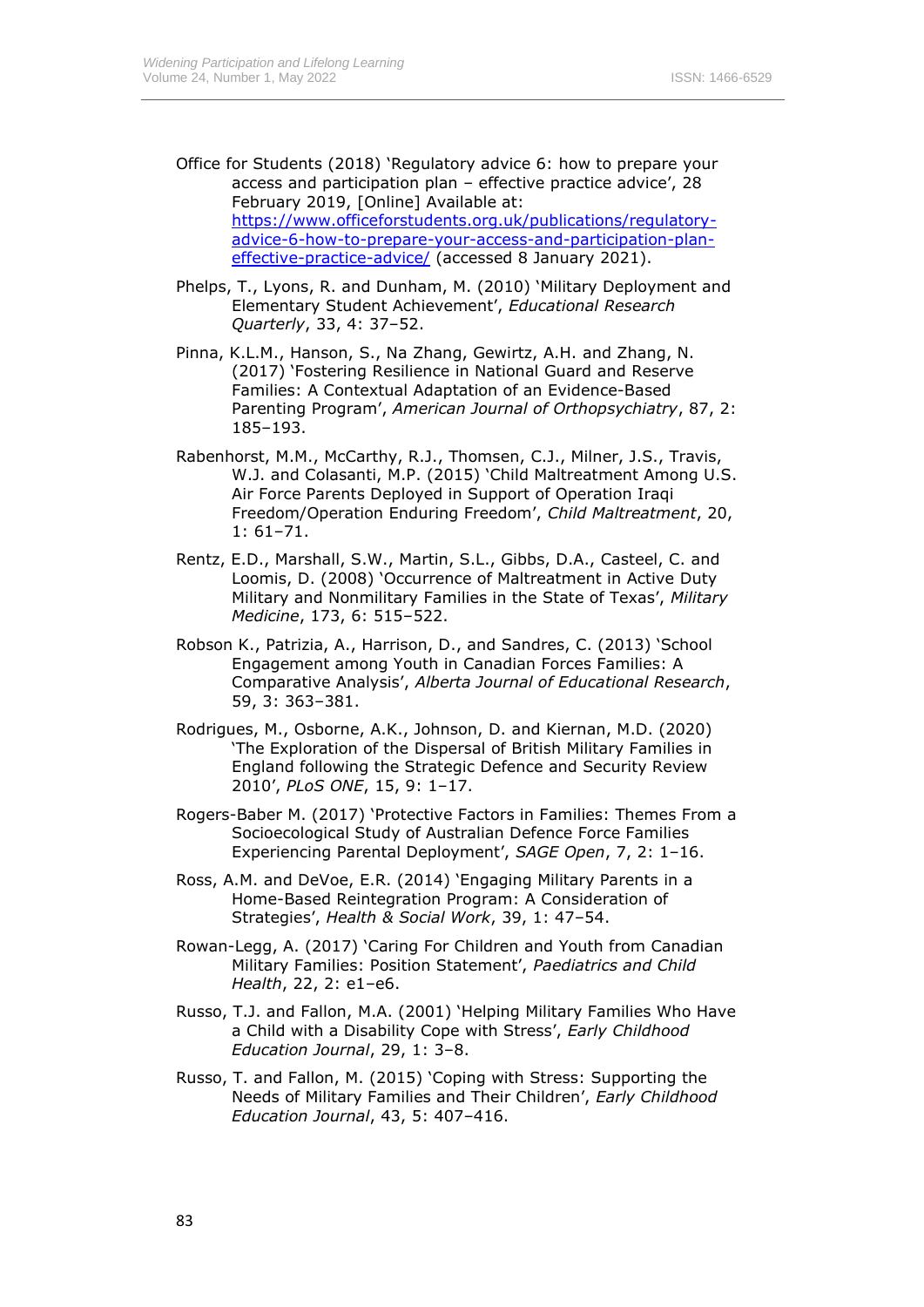- Saltzman, W., Lester, P., Beardslee, W., Layne, C., Woodward, K. and Nash, W. (2011) 'Mechanisms of Risk and Resilience in Military Families: Theoretical and Empirical Basis of a Family-Focused Resilience Enhancement Program', *Clinical Child & Family Psychology Review*, 14, 3: 213–230.
- Savitsky, L., Illingworth, M. and DuLaney, M. (2009) 'Civilian Social Work: Serving the Military and Veteran Populations', *Social Work*, 54, 4: 327–339.
- Sensiba, D. and Franklin, C. (2015) 'Family Interventions for Combat-Related Posttraumatic Stress Disorder: A Review for Practitioners', *Best Practice in Mental Health*, 11, 2: 47–59.
- Sheppard, S.C., Malatras, J.W. and Israel, A.C. (2010) 'The Impact of Deployment on U.S. Military Families', *American Psychologist*, 65, 6: 599–609.
- Sherman, M.D., Monn, A., Larsen, J.L. and Gewirtz, A. (2018) 'Evaluation of a Sesame Street Multimedia Intervention for Families Transitioning Out of the Military', *Journal of Child & Family Studies*, 27, 8: 2533–2540.
- Skomorovsky, A. and Bullock, A. (2016) 'The Impact of Deployment on Children from Canadian Military Families', *Armed Forces & Society,* 43, 4: 654–673.
- St. John, L.V. and Fenning, P. (2020) 'Supporting The Behavioral and Mental Health Needs of Military Children', *Preventing School Failure*, 64, 2: 99–105.
- Stites, M. (2016) 'How Early Childhood Teachers Perceive the Educational Needs of Military Dependent Children', *Early Childhood Education Journal*, 44, 2: 107–117.
- Strane, D., Lynch, K., Griffis, H., Taylor, C., Harb, G., Mi, L., Song, L., French, B. and Rubin, D. (2017) 'Family Characteristics Associated with Child Maltreatment Across the Deployment Cycle of U.S. Army Soldiers', *Military Medicine*, 182, 9: e1879–e1887.
- Stewart, D.W. and Kamins, M.A. (1993) *Secondary Research*, Thousand Oaks, CA: SAGE Publications, Inc.
- Thandi, G., Greenberg, N., Fear, N.T. and Jones, N. (2017) 'Perceived Effect of Deployment on Families of UK Military Personnel', *Occupational Medicine,* 67, 7: 562–568.
- Tupper, R., Bureau, J., and St-Laurent, D. (2018) 'Deployment Status: A Direct or Indirect Effect on Mother-Child Attachment within a Canadian Military Context?', *Infant Mental Health Journal,* 39, 4: 466–477.
- University of Winchester (2020) 'FAQ', [Online] Available at: <https://www.scipalliance.org/about/faq> (accessed 8 January 2021).